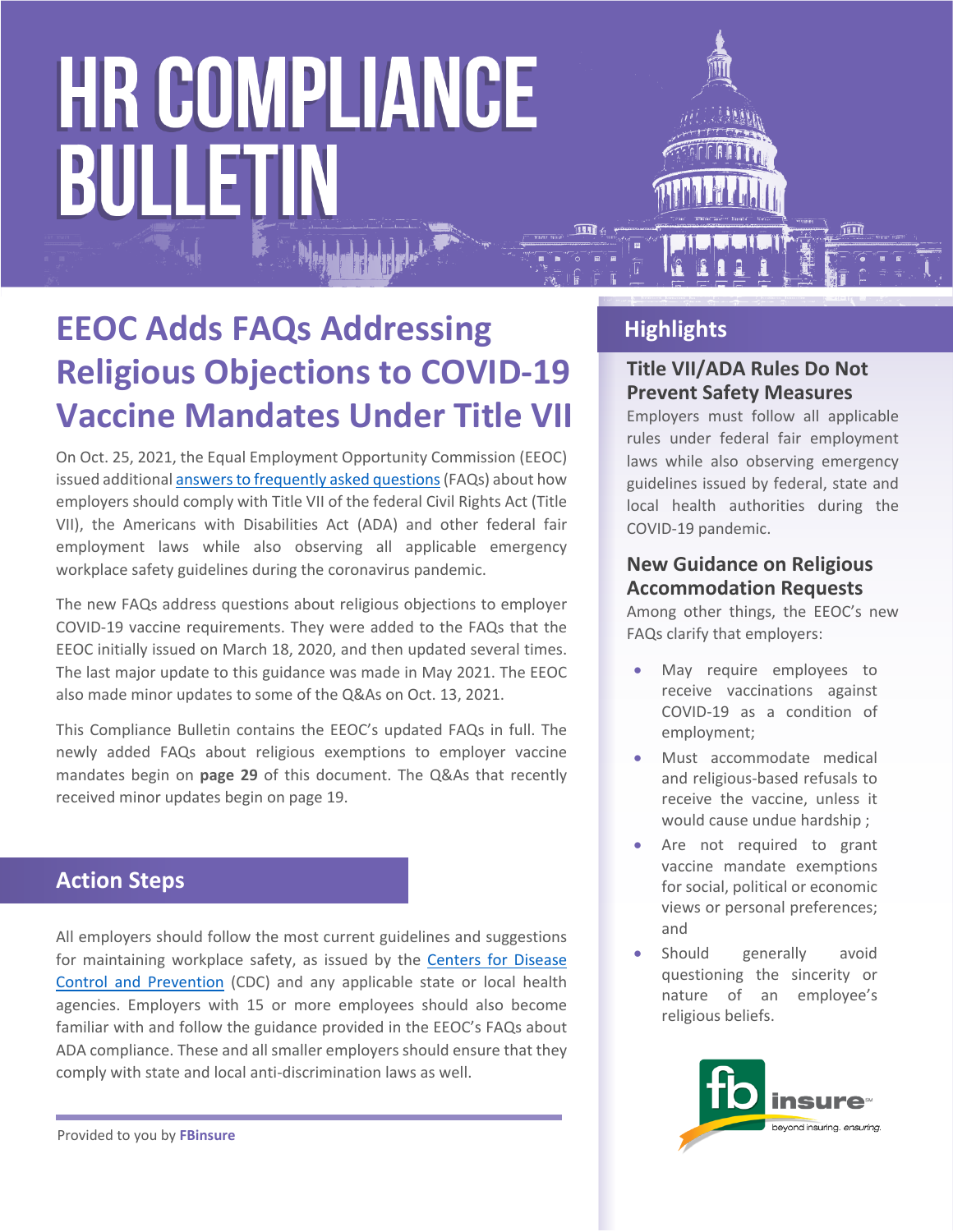### **A. Disability-Related Inquiries and Medical Exams**

**A.1. How much information may an employer request from an employee who calls in sick, in order to protect the rest of its workforce during the COVID-19 pandemic?** 

During a pandemic, ADA-covered employers may ask employees if they are experiencing symptoms of the pandemic virus. For COVID-19, these include symptoms such as fever, chills, cough, shortness of breath or sore throat. Employers must maintain all information about employee illness as a confidential medical record in compliance with the ADA.

### **A.2.** *(Added April 9, 2020)***: When screening employees entering the workplace during this time, may an employer only ask employees about the COVID-19 symptoms EEOC has identified as [examples,](https://www.eeoc.gov/coronavirus/webinar_transcript.cfm#q1) or may it ask about any symptoms identified by public health authorities as associated with COVID-19?**

As public health authorities and doctors learn more about COVID-19, they may expand the list of associated symptoms. Employers should rely on the CDC, other public health authorities and reputable medical sources for guidance on emerging symptoms associated with the disease. These sources may guide employers when choosing questions to ask employees to determine whether they would pose a direct threat to health in the workplace. For example, additional symptoms beyond fever or cough may include new loss of smell or taste as well as gastrointestinal problems, such as nausea, diarrhea, and vomiting.

#### **A.3. When may an ADA-covered employer take employees' body temperature during the COVID-19 pandemic?**

Generally, measuring an employee's body temperature is a medical examination. Because the CDC and state/local health authorities have acknowledged community spread of COVID-19 and issued attendant precautions, employers may measure employees' body temperature. However, employers should be aware that some people with COVID-19 do not have a fever.

### **A.4. May employers require employees to stay home if they have COVID-19 symptoms?**

Yes. The CDC states that employees who become ill with symptoms of COVID-19 should leave the workplace. The ADA does not interfere with employers following this advice.

#### **A.5. When employees return to work, may an employer require doctors' notes certifying their fitness for duty?**

Yes. These inquiries are permitted under the ADA either because they would not be disability-related or would be justified under the ADA standards for disability-related inquiries. As a practical matter, however, doctors and other health care professionals may be too busy during and immediately after a pandemic outbreak to provide fitness-for-duty documentation. Therefore, new approaches may be necessary. For example, employers could rely on local clinics to provide a form, stamp or e-mail to certify that an individual does not have the pandemic virus.

#### **A.6.** *(Added April 23, 2020; Updated Sept. 8, 2020):* **May an employer administer a COVID-19 test (a test to detect the presence of the COVID-19 virus) when evaluating an employee's initial or continued presence in the workplace?**

The ADA requires that any mandatory medical test of employees be "job related and consistent with business necessity." Applying this standard to the current circumstances of the COVID-19 pandemic, employers may take steps to determine if [employees entering the workplace have COVID-19](https://www.eeoc.gov/eeoc/newsroom/wysk/wysk_ada_rehabilitaion_act_coronavirus.cfm?utm_content=&utm_medium=email&utm_name=&utm_source=govdelivery&utm_term=#A.2) because [an individual with the virus will pose a direct threat](https://www.eeoc.gov/coronavirus/webinar_transcript.cfm#q1) to the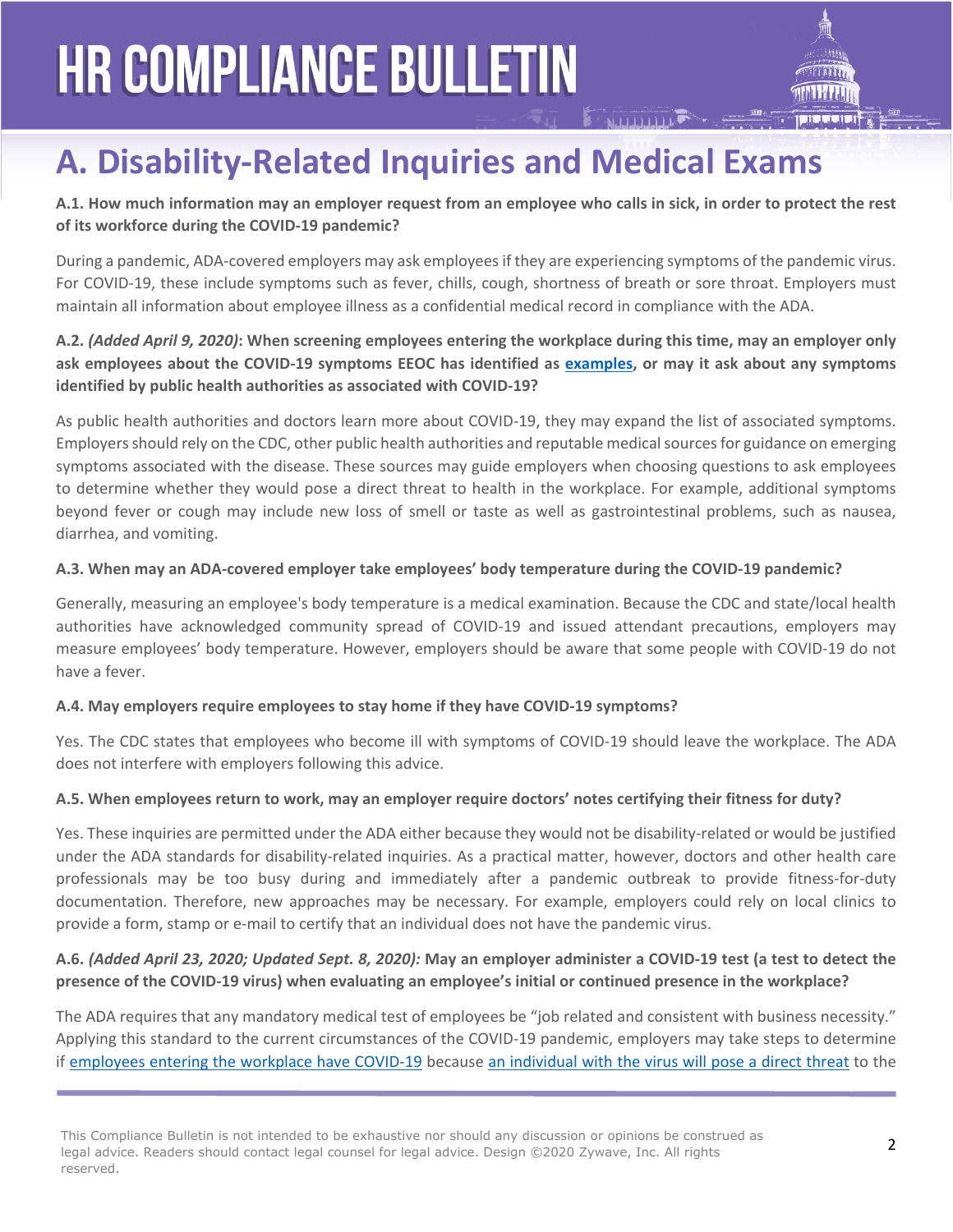health of others. Therefore an employer may choose to administer COVID-19 testing to employees before initially permitting them to enter the workplace and/or periodically to determine if their presence in the workplace poses a direct threat to others. The ADA does not interfere with employers following [recommendations by the CDC](https://www.cdc.gov/coronavirus/2019-ncov/community/organizations/testing-non-healthcare-workplaces.html) or other public health authorities regarding whether, when, and for whom testing or other screening is appropriate. Testing administered by employers consistent with current CDC guidance will meet the ADA's "business necessity" standard.

Consistent with the ADA standard, employers should ensure that the tests are accurate and reliable. For example, employers may review [information](https://www.fda.gov/medical-devices/emergency-situations-medical-devices/faqs-diagnostic-testing-sars-cov-2) from the U.S. Food and Drug Administration about what may or may not be considered safe and accurate testing, as well as guidance from CDC or other public health authorities. Because the CDC and FDA may revise their recommendations based on new information, it may be helpful to check these agency websites for updates. Employers may wish to consider the incidence of false-positives or false-negatives associated with a particular test. Note that a positive test result reveals that an individual most likely has a current infection and may be able to transmit the virus to others. A negative test means that the individual did not have detectable COVID-19 at the time of testing.

A negative test does not mean the employee will not acquire the virus later. Based on guidance from medical and public health authorities, employers should still require–to the greatest extent possible–that employees observe infection control practices (such as social distancing, regular handwashing, and other measures) in the workplace to prevent transmission of COVID-19.

*Note: Question A.6 and A.8 address screening of employees generally. See Question A.9 regarding decisions to screen individual employees.*

### **A.7.** *(Added June 17, 2020)***: Does the ADA allow an employer to require antibody testing before permitting employees to re-enter the workplace?**

No. An antibody test constitutes a medical examination under the ADA. In light of the CDC's [interim guidelines](https://www.cdc.gov/coronavirus/2019-ncov/lab/resources/antibody-tests-guidelines.html) stating that antibody test results "should not be used to make decisions about returning persons to the workplace," an antibody test at this time does not meet the ADA's "job related and consistent with business necessity" standard for medical examinations or inquiries for current employees. Therefore, requiring antibody testing before allowing employees to reenter the workplace is not allowed under the ADA. Please note that an antibody test is different from a test to determine if someone has an active case of COVID-19 (that is, a viral test). The EEOC has already stated that COVID-19 viral tests are [permissible under the ADA.](https://www.eeoc.gov/wysk/what-you-should-know-about-covid-19-and-ada-rehabilitation-act-and-other-eeo-laws?utm_content=&utm_medium=email&utm_name=&utm_source=govdelivery&utm_term=#A.6) The EEOC will continue to closely monitor CDC's recommendations and could update this discussion in response to changes.

#### **A.8.** *(Added Sept. 8, 2020):* **May employers ask all employees physically entering the workplace if they have been diagnosed with or tested for COVID-19?**

Yes. Employers may ask all employees who will be physically entering the workplace if they have COVID-19 or symptoms associated with COVID-19, and ask if they have been tested for COVID-19. Symptoms associated with COVID-19 include, for example, fever, chills, cough, and shortness of breath. The CDC has identified a [current list of symptoms](https://www.cdc.gov/coronavirus/2019-ncov/symptoms-testing/symptoms.html).

An employer may exclude those with COVID-19, or symptoms associated with COVID-19, from the workplace because, as EEOC has stated, their presence would pose a direct threat to the health or safety of others. However, for those employees who are teleworking and are not physically interacting with coworkers or others (for example, customers), the employer would generally not be permitted to ask these questions.

This Compliance Bulletin is not intended to be exhaustive nor should any discussion or opinions be construed as legal advice. Readers should contact legal counsel for legal advice. Design ©2020 Zywave, Inc. All rights reserved.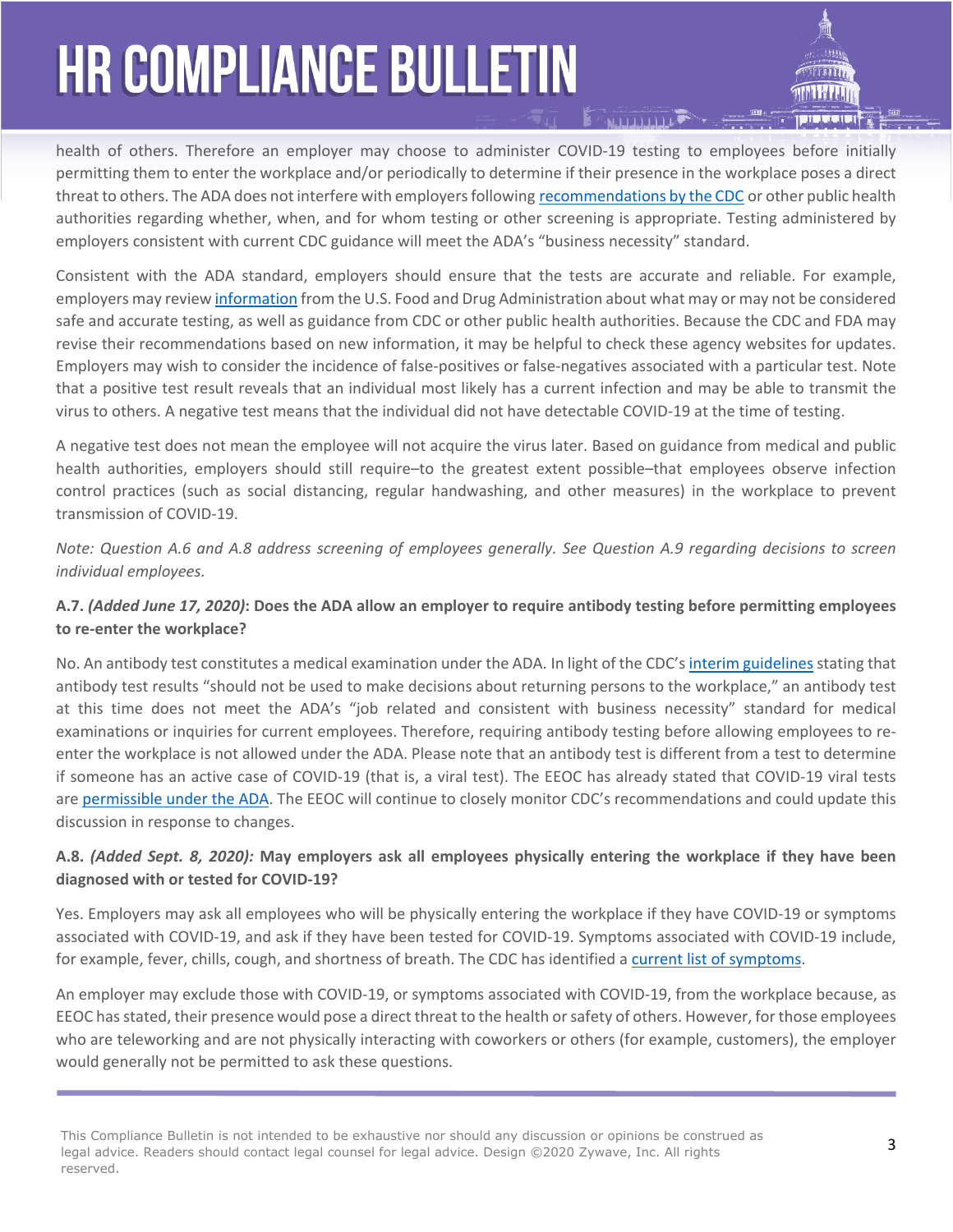**A.9.** *(Added Sept. 8, 2020):* **May a manager ask only one employee—as opposed to asking all employees—questions designed to determine if she has COVID-19, or require that this employee alone have her temperature taken or undergo other screening or testing?**

If an employer wishes to ask only a particular employee to answer such questions, or to have her temperature taken or undergo other screening or testing, the ADA requires the employer to have a reasonable belief based on objective evidence that this person might have the disease. So, it is important for the employer to consider why it wishes to take these actions regarding this particular employee, such as a display of COVID-19 symptoms. In addition, the ADA does not interfere with employers following [recommendations by the CDC](https://www.cdc.gov/coronavirus/2019-ncov/community/organizations/testing-non-healthcare-workplaces.html) or other public health authorities regarding whether, when, and for whom testing or other screening is appropriate.

#### **A.10.** *(Added Sept. 8, 2020):* **May an employer ask an employee who is physically coming into the workplace whether they have family members who have COVID-19 or symptoms associated with COVID-19?**

No. The Genetic Information Nondiscrimination Act (GINA) prohibits employers from asking employees medical questions about family members. GINA, however, does not prohibit an employer from asking employees whether they have had contact with anyone diagnosed with COVID-19 or who may have symptoms associated with the disease. Moreover, from a public health perspective, only asking an employee about his contact with family members would unnecessarily limit the information obtained about an employee's potential exposure to COVID-19.

### **A.11.** *(Added Sept. 8, 2020):* **What may an employer do under the ADA if an employee refuses to permit the employer to take his temperature or refuses to answer questions about whether he has COVID-19, has symptoms associated with COVID-19, or has been tested for COVID-19?**

Under the circumstances existing currently, the ADA allows an employer to bar an employee from physical presence in the workplace if he refuses to have his temperature taken or refuses to answer questions about whether he has COVID-19, has symptoms associated with COVID-19, or has been tested for COVID-19. To gain the cooperation of employees, however, employers may wish to ask the reasons for the employee's refusal.

The employer may be able to provide information or reassurance that they are taking these steps to ensure the safety of everyone in the workplace, and that these steps are consistent with health screening recommendations from CDC. Sometimes, employees are reluctant to provide medical information because they fear an employer may widely spread such personal medical information throughout the workplace. The ADA prohibits such broad disclosures.

Alternatively, if an employee requests reasonable accommodation with respect to screening, the usual accommodation process should be followed; this is discussed in Question G.7.

#### **A.12.** *(Added Sept. 8, 2020):* **During the COVID-19 pandemic, may an employer request information from employees who work on-site, whether regularly or occasionally, who report feeling ill or who call in sick?**

Due to the COVID-19 pandemic, at this time employers may ask employees who work on-site, whether regularly or occasionally, and report feeling ill or who call in sick, questions about their symptoms as part of workplace screening for COVID-19.

This Compliance Bulletin is not intended to be exhaustive nor should any discussion or opinions be construed as legal advice. Readers should contact legal counsel for legal advice. Design ©2020 Zywave, Inc. All rights reserved.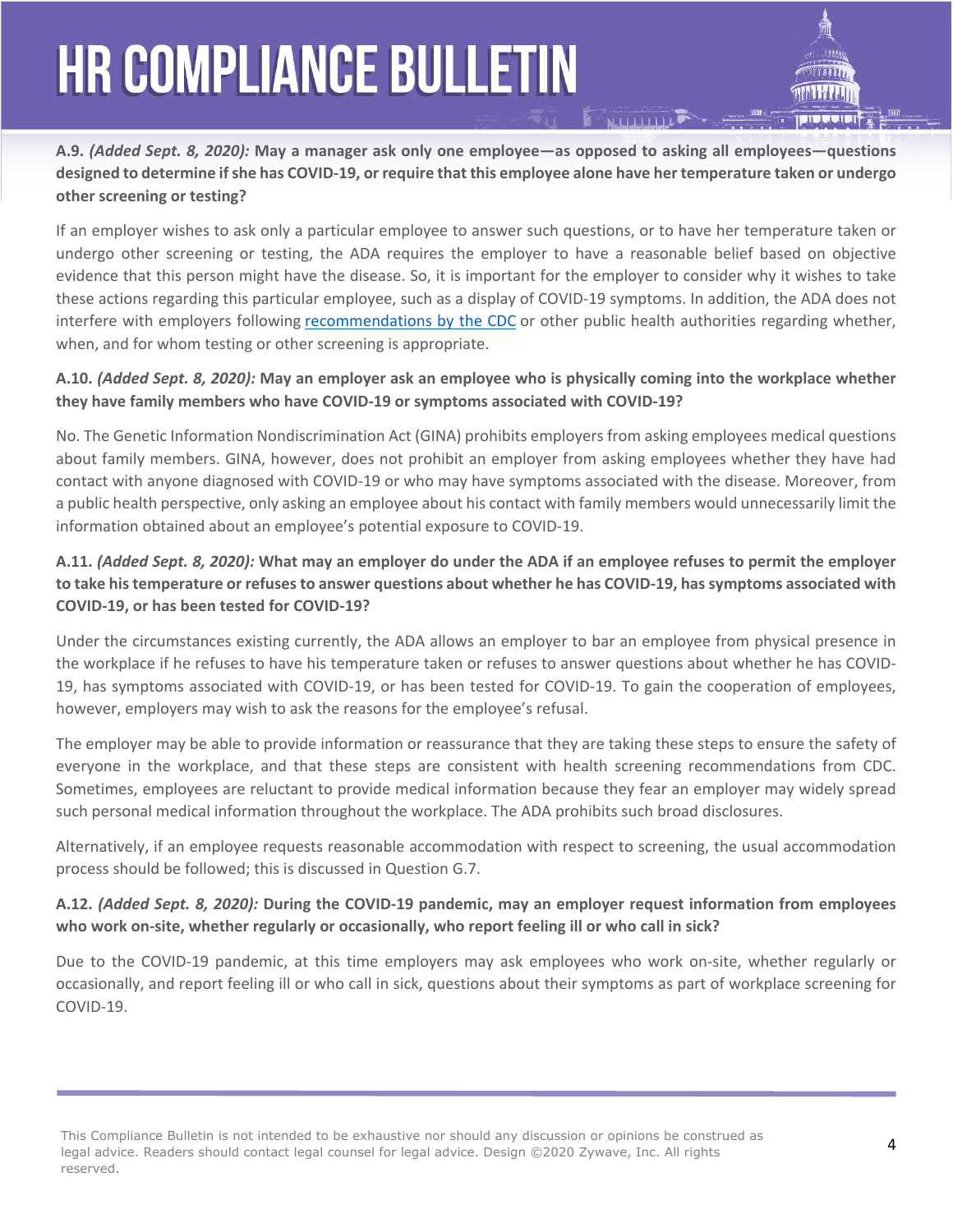**A.13.** *(Added Sept. 8, 2020):* **May an employer ask an employee why he or she has been absent from work? May an employer ask an employee why he or she has been absent from work?** 

Yes. Asking why an individual did not report to work is not a disability-related inquiry. An employer is always entitled to know why an employee has not reported for work.

**A.14.** *(Added Sept. 8, 2020):* **When an employee returns from travel during a pandemic, must an employer wait until the employee develops COVID-19 symptoms to ask questions about where the person has traveled?** 

No. Questions about where a person traveled would not be disability-related inquiries. If the CDC or state or local public health officials recommend that people who visit specified locations remain at home for a certain period of time, an employer may ask whether employees are returning from these locations, even if the travel was personal.

### **B. Confidentiality of Medical Information**

**B.1.** *(Added April 9, 2020)***: May an employer store in existing medical files information it obtains related to COVID-19, including the results of taking an employee's temperature or the employee's self-identification as having this disease, or must the employer create a new medical file system solely for this information?** 

The ADA requires that all medical information about a particular employee be stored separately from the employee's personnel file, thus limiting access to this [confidential information](https://www.eeoc.gov/coronavirus/webinar_transcript.cfm#q9). An employer may store all medical information related to COVID-19 in existing medical files. This includes an employee's statement that he has the disease or suspects he has the disease, or the employer's notes or other documentation from questioning an employee about symptoms.

**B.2.** *(Added April 9, 2020)***: If an employer requires all employees to have a daily temperature check before entering the workplace, may the employer maintain a log of the results?** 

Yes. The employer needs to maintain the confidentiality of this information.

**B.3.** *(Added April 9, 2020)***: May an employer disclose the name of an employee to a public health agency when it learns that the employee has COVID-19?**

Yes.

**B.4.** *(Added April 9, 2020)***: May a temporary staffing agency or a contractor that places an employee in an employer's workplace notify the employer if it learns the employee has COVID-19?** 

Yes. The staffing agency or contractor may notify the employer and disclose the name of the employee, because the employer may need to determine if this employee had contact with anyone in the workplace.

**B.5.** *(Added Sept. 8, 2020):* **Suppose a manager learns that an employee has COVID-19, or has symptoms associated with the disease. The manager knows she must report it but is worried about violating ADA confidentiality. What should she do?**

The ADA requires that an employer keep all medical information about employees confidential, even if that information is not about a disability. Clearly, the information that an employee has symptoms of, or a diagnosis of, COVID-19, is medical

This Compliance Bulletin is not intended to be exhaustive nor should any discussion or opinions be construed as legal advice. Readers should contact legal counsel for legal advice. Design ©2020 Zywave, Inc. All rights reserved.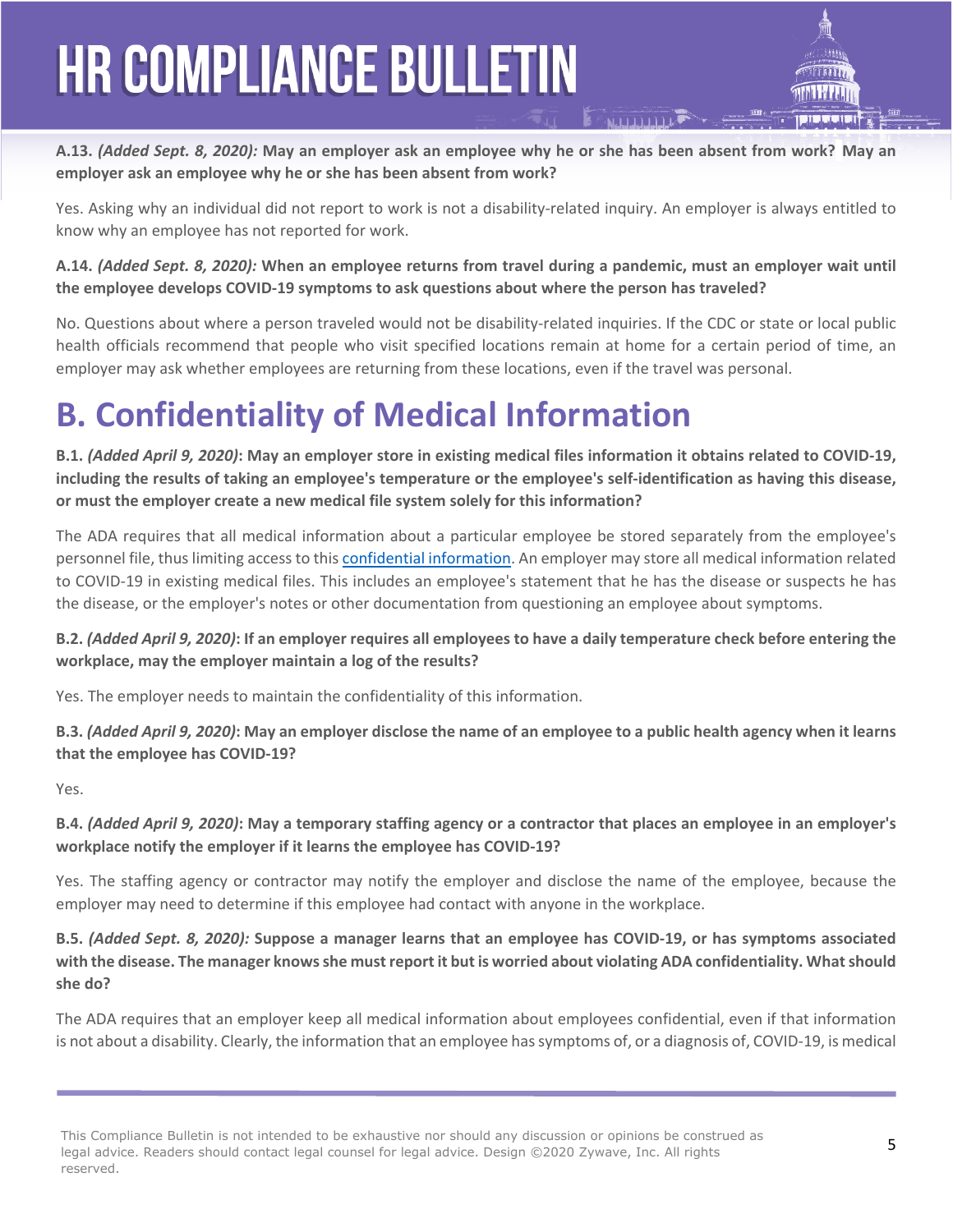information. But the fact that this is medical information does not prevent the manager from reporting to appropriate employer officials so that they can take actions consistent with guidance from the CDC and other public health authorities.

The question is really what information to report: is it the fact that an employee—unnamed—has symptoms of COVID-19 or a diagnosis, or is it the identity of that employee? Who in the organization needs to know the identity of the employee will depend on each workplace and why a specific official needs this information. Employers should make every effort to limit the number of people who get to know the name of the employee.

The ADA does not interfere with a designated representative of the employer interviewing the employee to get a list of people with whom the employee possibly had contact through the workplace, so that the employer can then take action to notify those who may have come into contact with the employee, without revealing the employee's identity. For example, using a generic descriptor, such as telling employees that "someone at this location" or "someone on the fourth floor" has COVID-19, provides notice and does not violate the ADA's prohibition of disclosure of confidential medical information.

For small employers, coworkers might be able to figure out who the employee is, but employers in that situation are still prohibited from confirming or revealing the employee's identity. Also, all employer officials who are designated as needing to know the identity of an employee should be specifically instructed that they must maintain the confidentiality of this information. Employers may want to plan in advance what supervisors and managers should do if this situation arises and determine who will be responsible for receiving information and taking next steps.

### **B.6.** *(Added Sept. 8, 2020):* **An employee who must report to the workplace knows that a coworker who reports to the same workplace has symptoms associated with COVID-19. Does ADA confidentiality prevent the first employee from disclosing the coworker's symptoms to a supervisor?**

No. ADA confidentiality does not prevent this employee from communicating to his supervisor about a coworker's symptoms. In other words, it is not an ADA confidentiality violation for this employee to inform his supervisor about a coworker's symptoms. After learning about this situation, the supervisor should contact appropriate management officials to report this information and discuss next steps.

### **B.7.** *(Added Sept. 8, 2020):* **An employer knows that an employee is teleworking because the person has COVID-19 or symptoms associated with the disease, and that he is in self-quarantine. May the employer tell staff that this particular employee is teleworking without saying why?**

Yes. If staff need to know how to contact the employee, and that the employee is working even if not present in the workplace, then disclosure that the employee is teleworking without saying why is permissible. Also, if the employee was on leave rather than teleworking because he has COVID-19 or symptoms associated with the disease, or any other medical condition, then an employer cannot disclose the reason for the leave, just the fact that the individual is on leave.

### **B.8.** *(Added Sept. 8, 2020):* **Many employees, including managers and supervisors, are now teleworking as a result of COVID-19. How are they supposed to keep medical information of employees confidential while working remotely?**

The ADA requirement that medical information be kept confidential includes a requirement that it be stored separately from regular personnel files. If a manager or supervisor receives medical information involving COVID-19, or any other medical information, while teleworking, and is able to follow an employer's existing confidentiality protocols while working remotely, the supervisor has to do so. But to the extent that is not feasible, the supervisor still must safeguard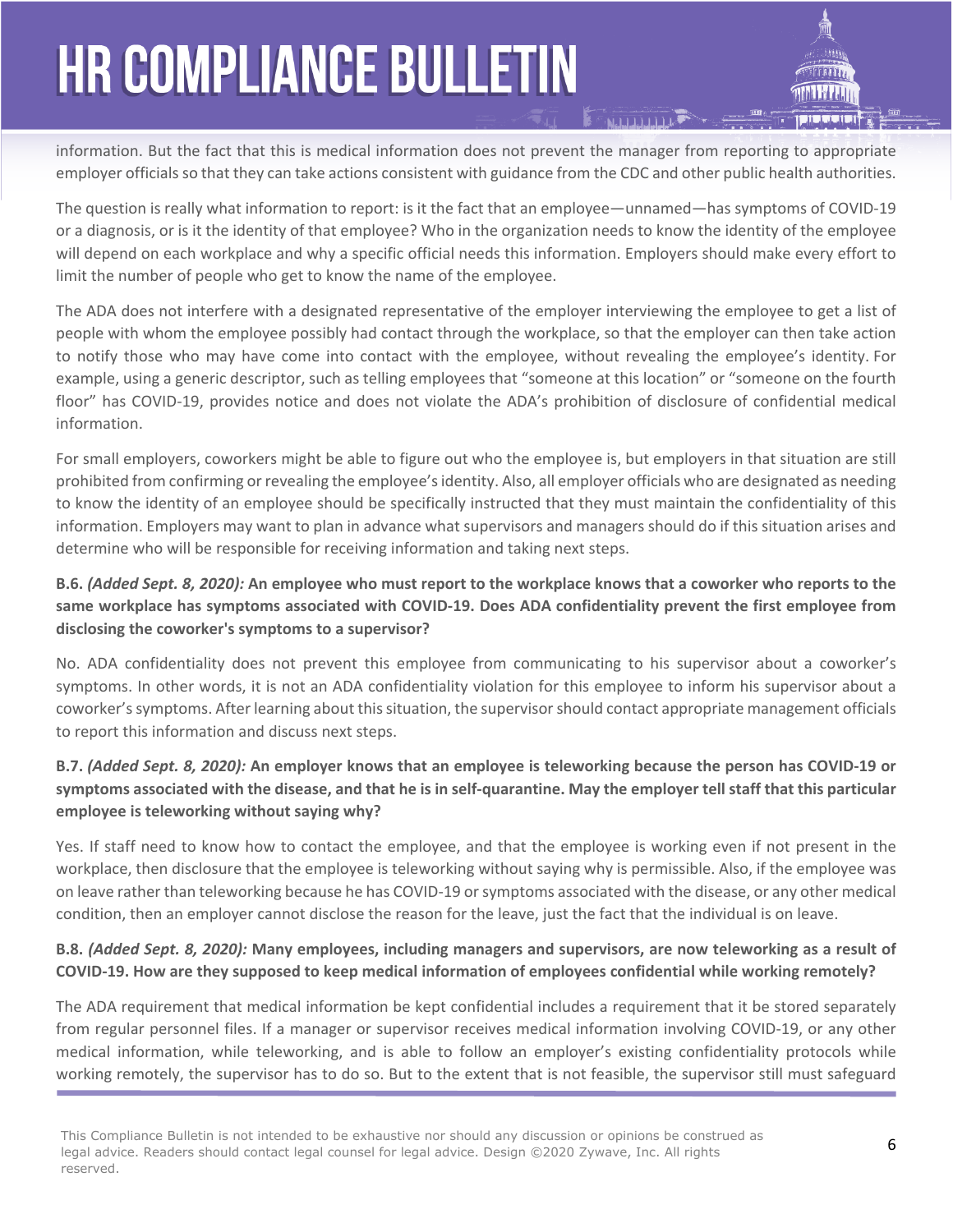this information to the greatest extent possible until the supervisor can properly store it. This means that paper notepads, laptops, or other devices should not be left where others can access the protected information.

Similarly, documentation must not be stored electronically where others would have access. A manager may even wish to use initials or another code to further ensure confidentiality of the name of an employee.

### **C. Hiring and Onboarding**

#### **C.1. If an employer is hiring, may it screen applicants for COVID-19 symptoms?**

Yes. An employer may screen job applicants for symptoms of COVID-19 after making a conditional job offer, as long as it does so for all entering employees in the same type of job. This ADA rule applies regardless of whether the applicant has a disability.

#### **C.2. May an employer take an applicant's temperature as part of a post-offer, pre-employment medical exam?**

Yes. Any medical exams are permitted after an employer has made a conditional offer of employment. However, employers should be aware that some people with COVID-19 do not have a fever.

#### **C.3. May an employer delay the start date of an applicant who has COVID-19 or symptoms associated with it?**

Yes. According to current CDC guidance, an individual who has COVID-19 or symptoms associated with it should not be in the workplace.

#### **C.4. May an employer withdraw a job offer when it needs the applicant to start immediately but the individual has COVID-19 or symptoms of it?**

Based on current CDC guidance, this individual cannot safely enter the workplace. Therefore, the employer may withdraw the job offer.

### **C.5.** *(Added April 9, 2020)***: May an employer postpone the start date or withdraw a job offer because the individual is 65 years old or pregnant, both of which place them at higher risk from COVID-19?**

No. The fact that the CDC has identified those who are 65 or older, or pregnant women, as being at greater risk does not justify unilaterally postponing the start date or withdrawing a job offer. However, an employer may choose to allow telework or to discuss with these individuals if they would like to postpone the start date.

### **D. Reasonable Accommodation**

*In discussing accommodation requests, employers and employees may find it helpful to consult the Job Accommodation Network (JAN) [website](http://www.askjan.org/) for types of accommodations. JAN's materials specific to COVID-19 are available [here](https://askjan.org/topics/COVID-19.cfm).*

**D.1.** *(Added April 9, 2020)***: If a job may only be performed at the workplace, are there [reasonable accommodations](https://www.eeoc.gov/policy/docs/accommodation.html#general) for individuals with disabilities absent [undue hardship](https://www.eeoc.gov/policy/docs/accommodation.html#undue) that could offer protection to an employee who, due to a preexisting disability, is at higher risk from COVID-19?** 

This Compliance Bulletin is not intended to be exhaustive nor should any discussion or opinions be construed as legal advice. Readers should contact legal counsel for legal advice. Design ©2020 Zywave, Inc. All rights reserved.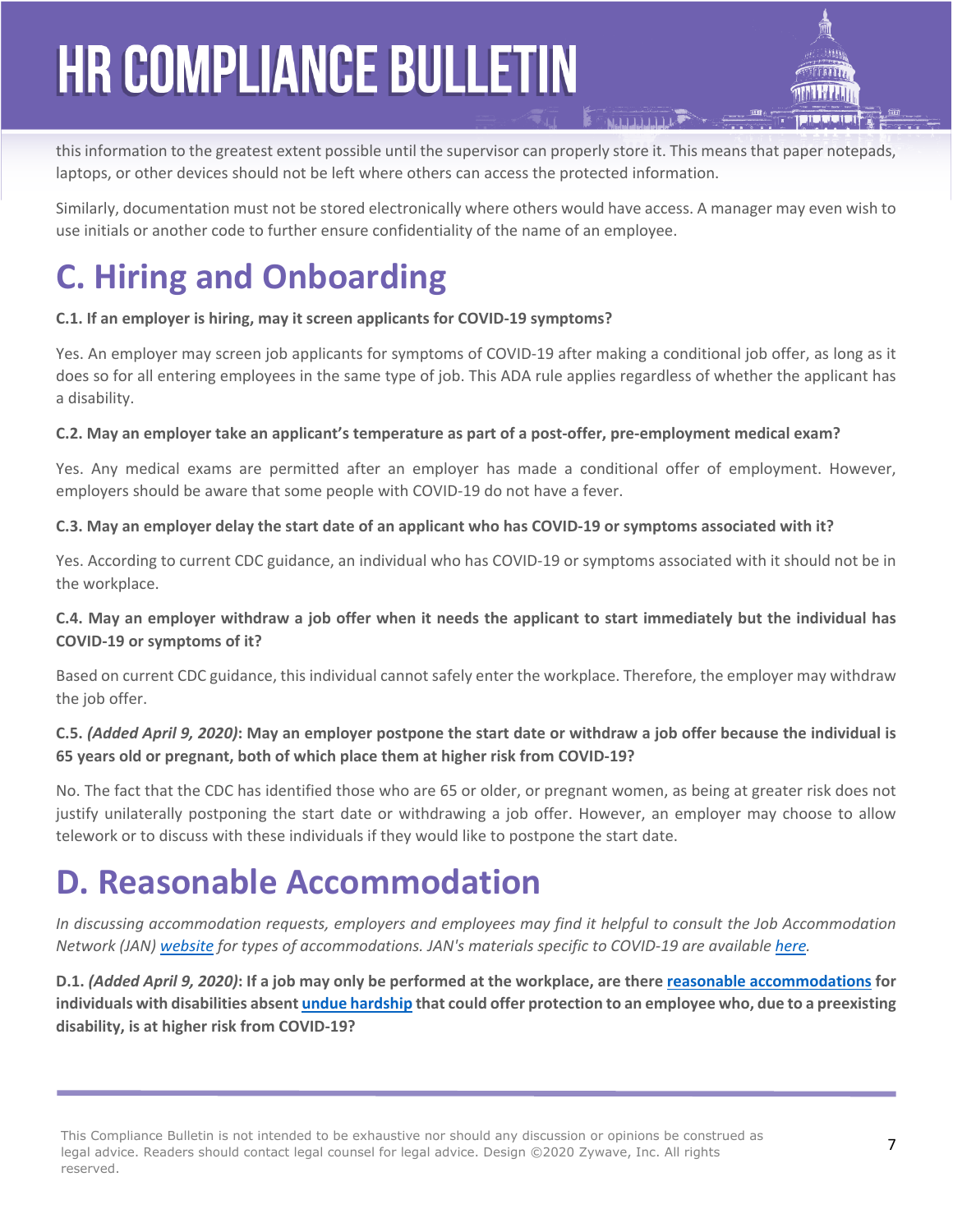There may be reasonable accommodations that could offer protection to an individual whose disability puts him at greater risk from COVID-19 and who therefore requests such actions to eliminate possible exposure. Even with the constraints imposed by a pandemic, some accommodations may meet an employee's needs on a temporary basis without causing undue hardship on the employer.

Low-cost solutions achieved with materials already on hand or easily obtained may be effective. If not already implemented for all employees, accommodations for those who request reduced contact with others due to a disability may include changes to the work environment such as designating one-way aisles; using plexiglass, tables, or other barriers to ensure minimum distances between customers and coworkers whenever feasible per [CDC guidance](https://www.cdc.gov/coronavirus/2019-ncov/community/index.html) or other accommodations that reduce chances of exposure.

Flexibility by employers and employees is important in determining if some accommodation is possible in the circumstances. Temporary job restructuring of marginal job duties, temporary transfers to a different position, or modifying a work schedule or shift assignment may also permit an individual with a disability to perform safely the essential functions of the job while reducing exposure to others in the workplace or while commuting.

### **D.2.** *(Added April 9, 2020)***: If an employee has a preexisting mental illness or disorder that has been exacerbated by the COVID-19 pandemic, may he now be entitled to a reasonable accommodation (absent undue hardship)?**

Although many people feel significant stress due to the COVID-19 pandemic, employees with certain preexisting mental health conditions, for example, anxiety disorder, obsessive-compulsive disorder, or post-traumatic stress disorder, may have more difficulty handling the disruption to daily life that has accompanied the COVID-19 pandemic.

As with any accommodation request, employers may:

- $\triangleright$  Ask questions to determine whether the condition is a disability;
- $\Box$  Discuss with the employee how the requested accommodation would assist him and enable him to keep working;
- $\overline{2}$  Explore alternative accommodations that may effectively meet his needs; and
- $\triangledown$  Request medical documentation if needed.

### **D.3.** *(Added April 9, 2020)***: In a workplace where all employees are required to telework during this time, should an employer postpone discussing a request from an employee with a disability for an accommodation that will not be needed until he returns to the workplace when mandatory telework ends?**

Not necessarily. An employer may give higher priority to discussing requests for reasonable accommodations that are needed while teleworking, but the employer may begin discussing this request now. The employer may be able to acquire all the information it needs to make a decision. If a reasonable accommodation is granted, the employer also may be able to make some arrangements for the accommodation in advance.

### **D.4.** *(Added April 9, 2020)***: What if an employee was already receiving a reasonable accommodation prior to the COVID-19 pandemic and now requests an additional or altered accommodation?**

An employee who was already receiving a reasonable accommodation prior to the COVID-19 pandemic may be entitled to an additional or altered accommodation, absent undue hardship. For example, an employee who is teleworking because of the pandemic may need a different type of accommodation than what he uses in the workplace. The employer may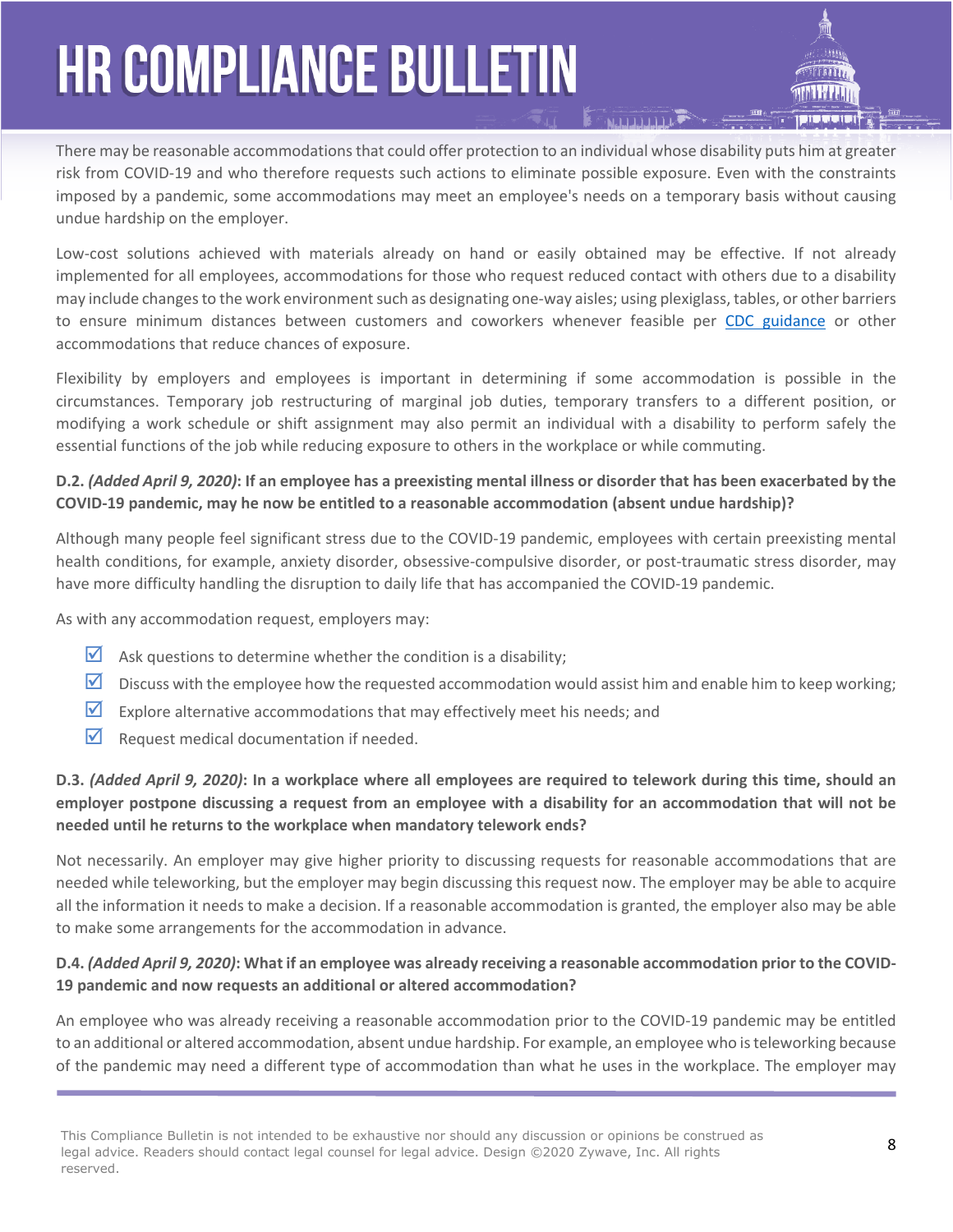discuss with the employee whether the same or a different disability is the basis for this new request and why an additional or altered accommodation is needed.

### **D.5.** *(Added April 17, 2020)***: During the pandemic, if an employee requests an accommodation for a medical condition either at home or in the workplace, may an employer still request information to determine if the condition is a disability?**

Yes, if it is not obvious or already known, an employer may ask questions or request medical documentation to determine whether the employee has a "disability" as defined by the ADA (a physical or mental impairment that substantially limits a major life activity, or a history of a substantially limiting impairment).

### **D.6.** *(Added April 17, 2020)***: During the pandemic, may an employer still engage in the interactive process and request information from an employee about why an accommodation is needed?**

Yes, if it is not obvious or already known, an employer may ask questions or request [medical documentation](https://www.eeoc.gov/coronavirus/webinar_transcript.cfm#q17) to determine whether the employee's disability necessitates an accommodation, either the one he or she requested or any other. [Possible questions](https://www.eeoc.gov/policy/docs/accommodation.html#requesting) for the employee may include:

- How the disability creates a limitation;
- How the requested accommodation will effectively address the limitation;
- Whether another form of accommodation could effectively address the issue; and
- How a proposed accommodation will enable the employee to continue performing the "essential functions" of his or her position (the fundamental job duties).

### **D.7.** *(Added April 17, 2020)***: If there is some urgency to providing an accommodation, or the employer has limited time available to discuss the request during the pandemic, may an employer provide a temporary accommodation?**

Yes. Given the pandemic, some employers may choose to forgo or shorten the exchange of information between an employer and employee, which is known as the "interactive process," and grant the request. In addition, when government restrictions change or are partially or fully lifted, the need for accommodations may also change. This may result in more requests for short-term accommodations. Employers may wish to adapt the interactive process—and devise end dates for the accommodation—to suit changing circumstances based on public health directives.

Whatever the reason for shortening or adapting the interactive process, an employer may also choose to place an end date on the accommodation (for example, either a specific date such as May 30, or when the employee returns to the workplace on a part- or full-time basis due to changes in government restrictions limiting the number of people who may congregate).

Employers may also opt to provide a requested accommodation on an interim or trial basis, with an end date, while awaiting receipt of medical documentation. Choosing one of these alternatives may be particularly helpful where the requested accommodation would provide protection that an employee may need because of a pre-existing disability that puts him or her at greater risk during the pandemic. This could also apply to employees who have disabilities exacerbated by the pandemic.

Employees may request an extension that an employer must consider, particularly if current government restrictions are extended or new ones adopted.

This Compliance Bulletin is not intended to be exhaustive nor should any discussion or opinions be construed as legal advice. Readers should contact legal counsel for legal advice. Design ©2020 Zywave, Inc. All rights reserved.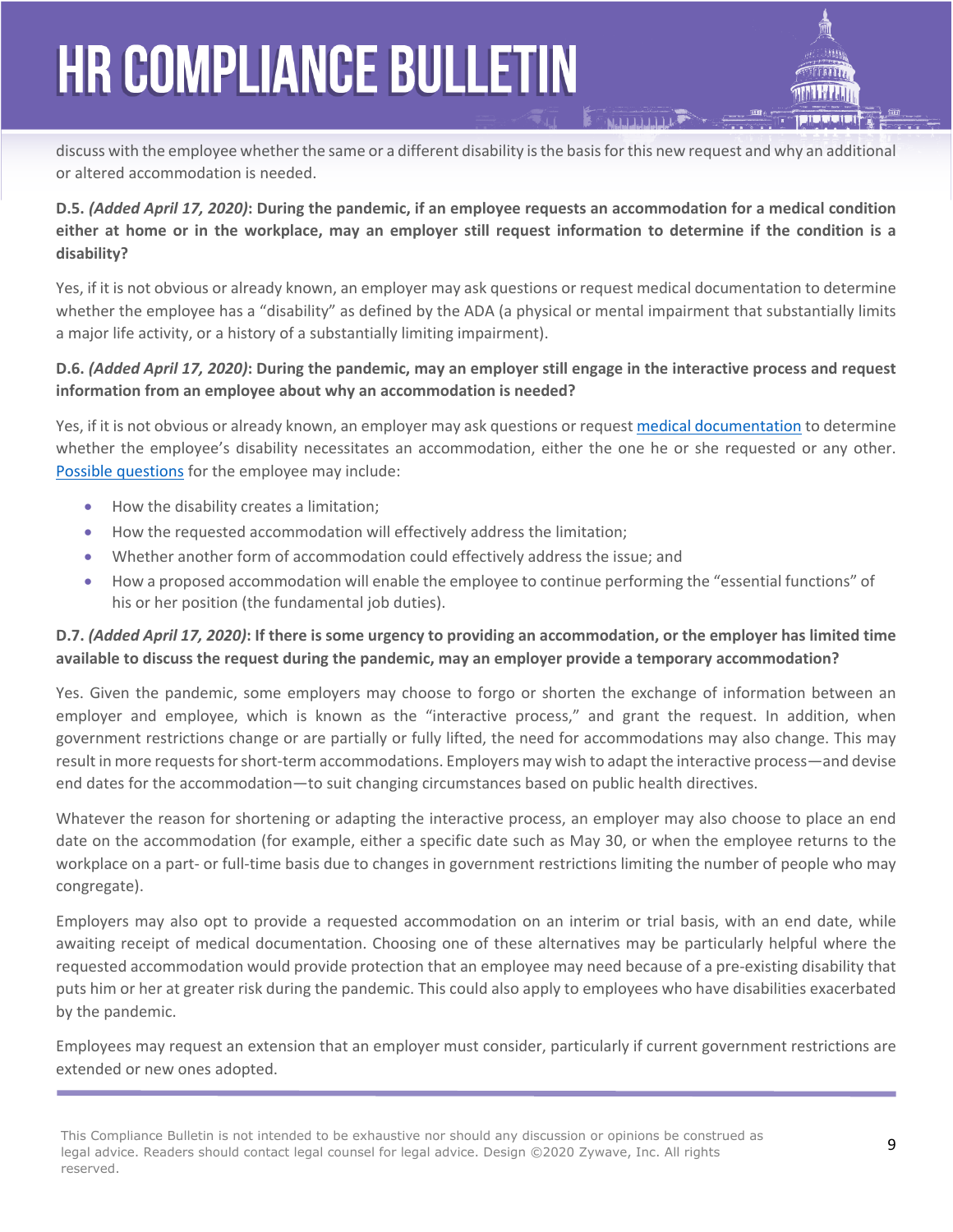

Yes. Employers may inform the workforce that employees with disabilities may request accommodations in advance that they believe they may need when the workplace re-opens. This is discussed in greater detail in Question G.6. If advance requests are received, employers may begin the "interactive process" – the discussion between the employer and employee focused on whether the impairment is a disability and the reasons that an accommodation is needed. If an employee chooses not to request accommodation in advance, and instead requests it at a later time, the employer must still consider the request at that time.

#### **D.9.** *(Added April 17, 2020)***: Are the circumstances of the pandemic relevant to whether a requested accommodation can be denied because it poses an undue hardship?**

Yes. An employer does not have to provide a particular reasonable accommodation if it poses an [undue hardship,](https://www.eeoc.gov/policy/docs/accommodation.html#undue) which means "significant difficulty or expense." In some instances, an accommodation that would not have posed an undue hardship prior to the pandemic may pose one now.

#### **D.10.** *(Added April 17, 2020)***: What types of undue hardship considerations may be relevant to determine if a requested accommodation poses "significant difficulty" during the COVID-19 pandemic?**

An employer may consider whether current circumstances create "significant difficulty" in acquiring or providing certain accommodations, in light of the facts of the particular job and workplace. For example, it may be significantly more difficult in the pandemic to conduct a needs assessment or to acquire certain items, and delivery may be impacted, particularly for employees who may be teleworking. Or, it may be significantly more difficult to provide employees with temporary assignments, to remove marginal functions or to readily hire temporary workers for specialized positions. If a particular accommodation poses an undue hardship, employers and employees should work together to determine if there may be an alternative that could be provided that does not pose such problems.

#### **D.11.** *(Added April 17, 2020):* **What types of undue hardship considerations may be relevant to determine if a requested accommodation poses "significant expense" during the COVID-19 pandemic?**

Prior to the pandemic, most accommodations did not pose a significant expense when considered against an employer's overall budget and resources (always considering the budget and resources of the entire entity and not just its components). However, the sudden loss of some or all of an employer's income stream because of the pandemic is a relevant consideration.

Also relevant is the amount of discretionary funds available at this time (when considering other expenses) and whether there is an expected date that current restrictions on an employer's operations will be lifted (or new restrictions will be added or substituted). These considerations do not mean that an employer can reject any accommodation that costs money; an employer must weigh the cost of an accommodation against its current budget while taking into account constraints created by the pandemic. For example, even under current circumstances, there may be many no-cost or very low-cost accommodations.

This Compliance Bulletin is not intended to be exhaustive nor should any discussion or opinions be construed as **10**<br>Lead advise. Readers should expect lead several for lead advise. Realize 2000 7s were the All with the **1** legal advice. Readers should contact legal counsel for legal advice. Design ©2020 Zywave, Inc. All rights reserved.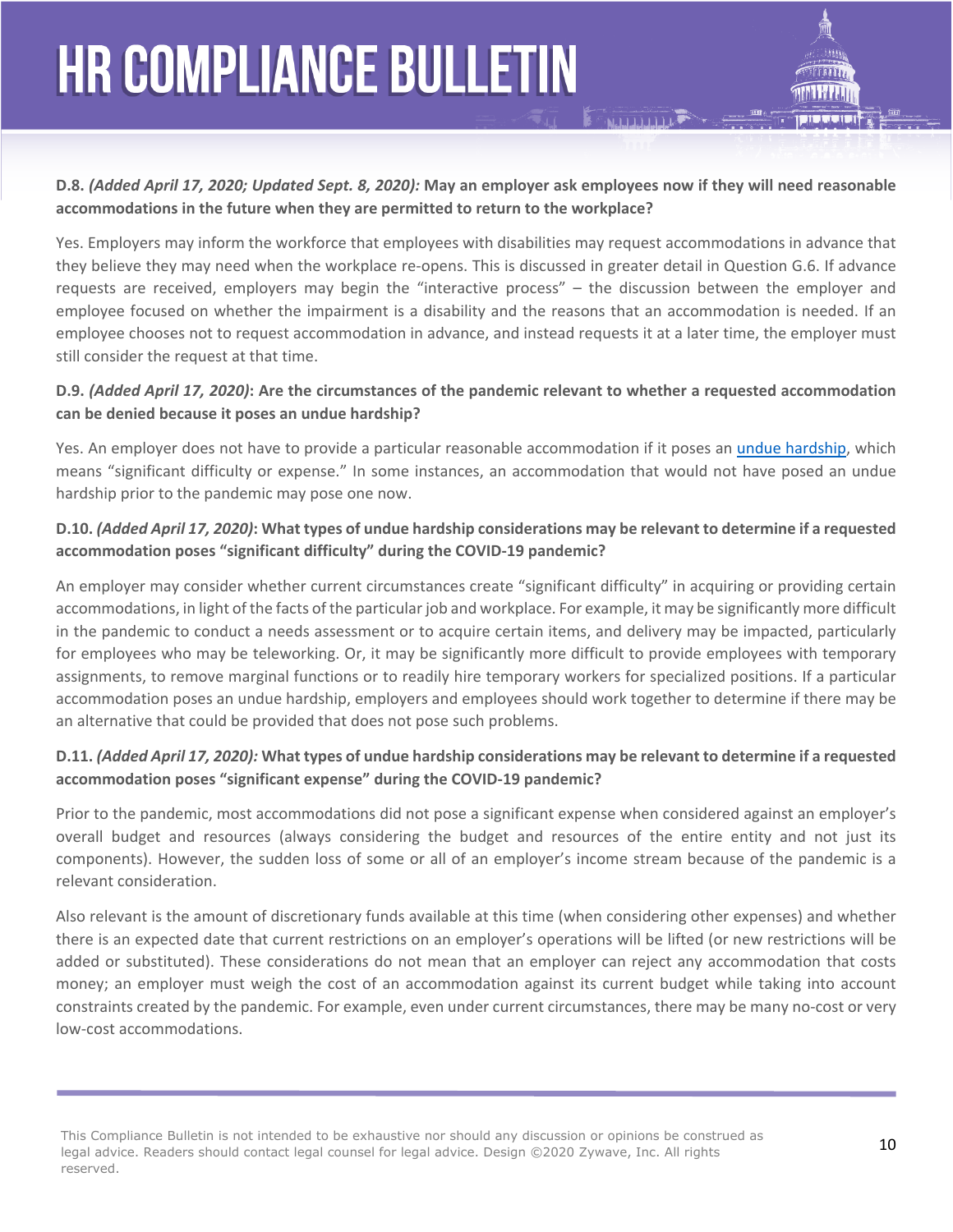### **D.12.** *(Added April 23, 2020):* **Do the ADA and the Rehabilitation Act apply to applicants or employees who are classified as ["critical infrastructure workers"](https://www.cdc.gov/coronavirus/2019-ncov/downloads/Essential-Critical-Workers_Dos-and-Donts.pdf) or ["essential critical workers](https://www.cdc.gov/coronavirus/2019-ncov/community/critical-workers/implementing-safety-practices.html)" by the CDC?**

Yes. These CDC designations, or any other designations of certain employees, do not eliminate coverage under the ADA or the Rehabilitation Act, or any other equal employment opportunity law. Therefore, employers receiving requests for reasonable accommodation under the ADA or the Rehabilitation Act from employees falling in these categories of jobs must accept and process the requests as they would for any other employee. Whether the request is granted will depend on whether the worker is an individual with a disability, and whether there is a reasonable accommodation that can be provided absent undue hardship.

#### **D.13.** *(Added June 11, 2020):* **Is an employee entitled to an accommodation under the ADA in order to avoid exposing a family member who is at higher risk of severe illness from COVID-19 due to an underlying medical condition?**

No. Although the ADA prohibits discrimination based on association with an individual with a disability, that protection is limited to disparate treatment or harassment. The ADA does not require that an employer accommodate an employee without a disability based on the disability-related needs of a family member or other person with whom she is associated.

For example, an employee without a disability is not entitled under the ADA to telework as an accommodation in order to protect a family member with a disability from potential COVID-19 exposure.

Of course, an employer is free to provide such flexibilities if it chooses to do so. An employer choosing to offer additional flexibilities beyond what the law requires should be careful not to engage in disparate treatment on a protected trait.

### **D.14.** *(Added Sept. 8, 2020):* **When an employer requires some or all of its employees to telework because of COVID-19 or government officials require employers to shut down their facilities and have workers telework, is the employer required to provide a teleworking employee with the same reasonable accommodations for disability under the ADA or the Rehabilitation Act that it provides to this individual in the workplace?**

If such a request is made, the employer and employee should discuss what the employee needs and why, and whether the same or a different accommodation could suffice in the home setting. For example, an employee may already have certain things in their home to enable them to do their job so that they do not need to have all of the accommodations that are provided in the workplace.

Also, the undue hardship considerations might be different when evaluating a request for accommodation when teleworking rather than working in the workplace. A reasonable accommodation that is feasible and does not pose an undue hardship in the workplace might pose one when considering circumstances, such as the place where it is needed and the reason for telework. For example, the fact that the period of telework may be of a temporary or unknown duration may render certain accommodations either not feasible or an undue hardship. There may also be constraints on the normal availability of items or on the ability of an employer to conduct a necessary assessment.

As a practical matter, and in light of the circumstances that led to the need for telework, employers and employees should both be creative and flexible about what can be done when an employee needs a reasonable accommodation for telework at home. If possible, providing interim accommodations might be appropriate while an employer discusses a request with the employee or is waiting for additional information.

This Compliance Bulletin is not intended to be exhaustive nor should any discussion or opinions be construed as **11** and the President Construction of the Construction of the Construction of the Construction of the Constru legal advice. Readers should contact legal counsel for legal advice. Design ©2020 Zywave, Inc. All rights reserved.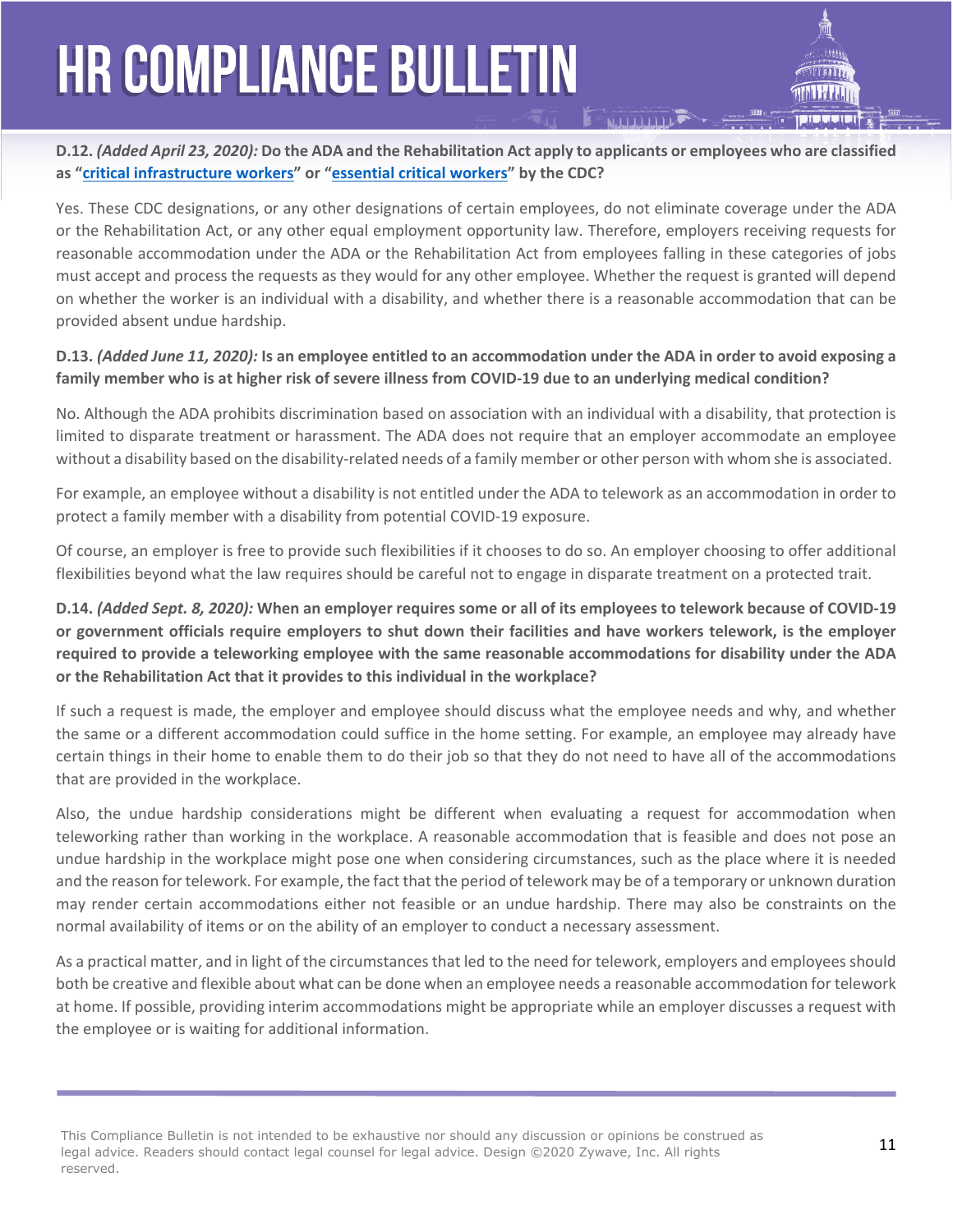**D.15.** *(Added Sept. 8, 2020):* **Assume that an employer grants telework to employees for the purpose of slowing or stopping the spread of COVID-19. When an employer reopens the workplace and recalls employees to the worksite, does the employer automatically have to grant telework as a reasonable accommodation to every employee with a disability who requests to continue this arrangement as an ADA/Rehabilitation Act accommodation?** 

No. Any time an employee requests a reasonable accommodation, the employer is entitled to understand the disabilityrelated limitation that necessitates an accommodation. If there is no disability-related limitation that requires teleworking, then the employer does not have to provide telework as an accommodation. Or, if there is a disability-related limitation but the employer can effectively address the need with another form of reasonable accommodation at the workplace, then the employer can choose that alternative to telework.

To the extent that an employer is permitting telework to employees because of COVID-19 and is choosing to excuse an employee from performing one or more essential functions, then a request—after the workplace reopens—to continue telework as a reasonable accommodation does not have to be granted if it requires continuing to excuse the employee from performing an essential function. The ADA never requires an employer to eliminate an essential function as an accommodation for an individual with a disability.

The fact that an employer temporarily excused performance of one or more essential functions when it closed the workplace and enabled employees to telework for the purpose of protecting their safety from COVID-19, or otherwise chose to permit telework, does not mean that the employer permanently changed a job's essential functions, that telework is always a feasible accommodation, or that it does not pose an undue hardship. These are fact-specific determinations. The employer has no obligation under the ADA to refrain from restoring all of an employee's essential duties at such time as it chooses to restore the prior work arrangement, and then evaluating any requests for continued or new accommodations under the usual ADA rules.

**D.16.** *(Added Sept. 8, 2020):* **Assume that prior to the emergence of the COVID-19 pandemic, an employee with a disability had requested telework as a reasonable accommodation. The employee had shown a disability-related need for this accommodation, but the employer denied it because of concerns that the employee would not be able to perform the essential functions remotely. In the past, the employee therefore continued to come to the workplace. However, after the COVID-19 crisis has subsided and temporary telework ends, the employee renews her request for telework as a reasonable accommodation. Can the employer again refuse the request?** 

Assuming all the requirements for such a reasonable accommodation are satisfied, the temporary telework experience could be relevant to considering the renewed request. In this situation, for example, the period of providing telework because of the COVID-19 pandemic could serve as a trial period that showed whether or not this employee with a disability could satisfactorily perform all essential functions while working remotely, and the employer should consider any new requests in light of this information. As with all accommodation requests, the employee and the employer should engage in a flexible, cooperative interactive process going forward if this issue does arise.

### **D.17.** *(Added Sept. 8, 2020):* **Might the pandemic result in excusable delays during the interactive process?**

Yes. The rapid spread of COVID-19 has disrupted normal work routines and may have resulted in unexpected or increased requests for reasonable accommodation. Although employers and employees should address these requests as soon as possible, the extraordinary circumstances of the COVID-19 pandemic may result in delay in discussing requests and in

This Compliance Bulletin is not intended to be exhaustive nor should any discussion or opinions be construed as **12**<br>Lead advise. Readers should expect lead several for lead advise. Realize 2000 7s were the All with the **1** legal advice. Readers should contact legal counsel for legal advice. Design ©2020 Zywave, Inc. All rights reserved.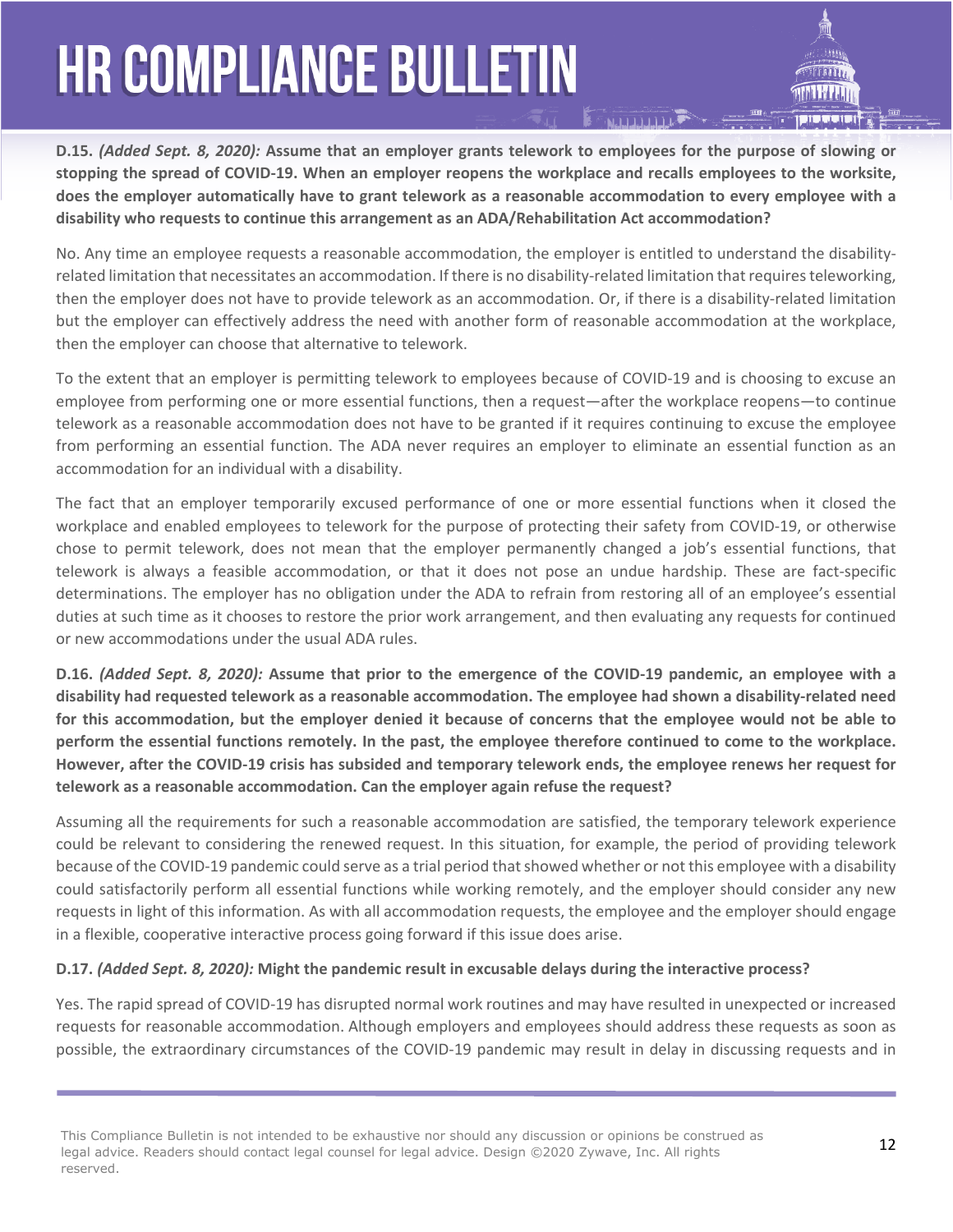providing accommodation where warranted. Employers and employees are encouraged to use interim solutions to enable employees to keep working as much as possible.

**D.18.** *(Added Sept. 8, 2020):* **Federal agencies are required to have timelines in their written reasonable accommodation procedures governing how quickly they will process requests and provide reasonable accommodations. What happens if circumstances created by the pandemic prevent an agency from meeting this timeline?** 

Situations created by the current COVID-19 crisis may constitute an "extenuating circumstance"—something beyond a Federal agency's control—that may justify exceeding the normal timeline that an agency has adopted in its internal reasonable accommodation procedures.

### **E. Pandemic-Related Harassment Due to National Origin, Race, or Other Protected Characteristics**

### **E.1.** *(Added April 9, 2020)***: What practical tools are available to employers to reduce and address workplace harassment that may arise as a result of the COVID-19 pandemic?**

Employers can help reduce the chance of harassment by explicitly communicating to the workforce that fear of the COVID-19 pandemic should not be misdirected against individuals because of a protected characteristic, including their [national](https://www.eeoc.gov/eeoc/newsroom/wysk/national_origin_race_discrimination_covid-19.cfm)  [origin, race](https://www.eeoc.gov/eeoc/newsroom/wysk/national_origin_race_discrimination_covid-19.cfm), or other prohibited bases.

Practical anti-harassment tools provided by the EEOC for small businesses can be found here:

- Anti-harassment [policy tips](https://www.eeoc.gov/employers/smallbusiness/checklists/harassment_policy_tips.cfm) for small businesses;
- Select Task Force on the Study of Harassment in the Workplace (includes detailed recommendations and tools to aid in designing effective anti-harassment policies; developing training curricula; implementing complaint, reporting, and investigation procedures; creating an organizational culture in which harassment is not tolerated):
	- o [Report;](https://www.eeoc.gov/eeoc/task_force/harassment/report.cfm#_Toc453686319)
	- o [Checklists](https://www.eeoc.gov/eeoc/task_force/harassment/report.cfm#_Toc453686319) for employers who want to reduce and address harassment in the workplace; and
	- o [Chart](https://www.eeoc.gov/eeoc/task_force/harassment/risk-factors.cfm) of risk factors that lead to harassment and appropriate responses.

### **E.2.** *(Added April 17, 2020):* **Are there steps an employer should take to address possible harassment and discrimination against coworkers when it re-opens the workplace?**

Yes. An employer may remind all employees that it is against the federal EEO laws to harass or otherwise discriminate against coworkers based on race, national origin, color, sex, religion, age (40 or over), disability or genetic information. It may be particularly helpful for employers to advise supervisors and managers of their roles in watching for, stopping and reporting any harassment or other discrimination. An employer may also make clear that it will immediately review any allegations of harassment or discrimination and take appropriate action.

### **E.3.** *(Added June 11, 2020):* **How may employers respond to pandemic-related harassment, in particular against employees who are or are perceived to be Asian?**

This Compliance Bulletin is not intended to be exhaustive nor should any discussion or opinions be construed as **13** legal advice. Readers should contact legal counsel for legal advice. Design ©2020 Zywave, Inc. All rights reserved.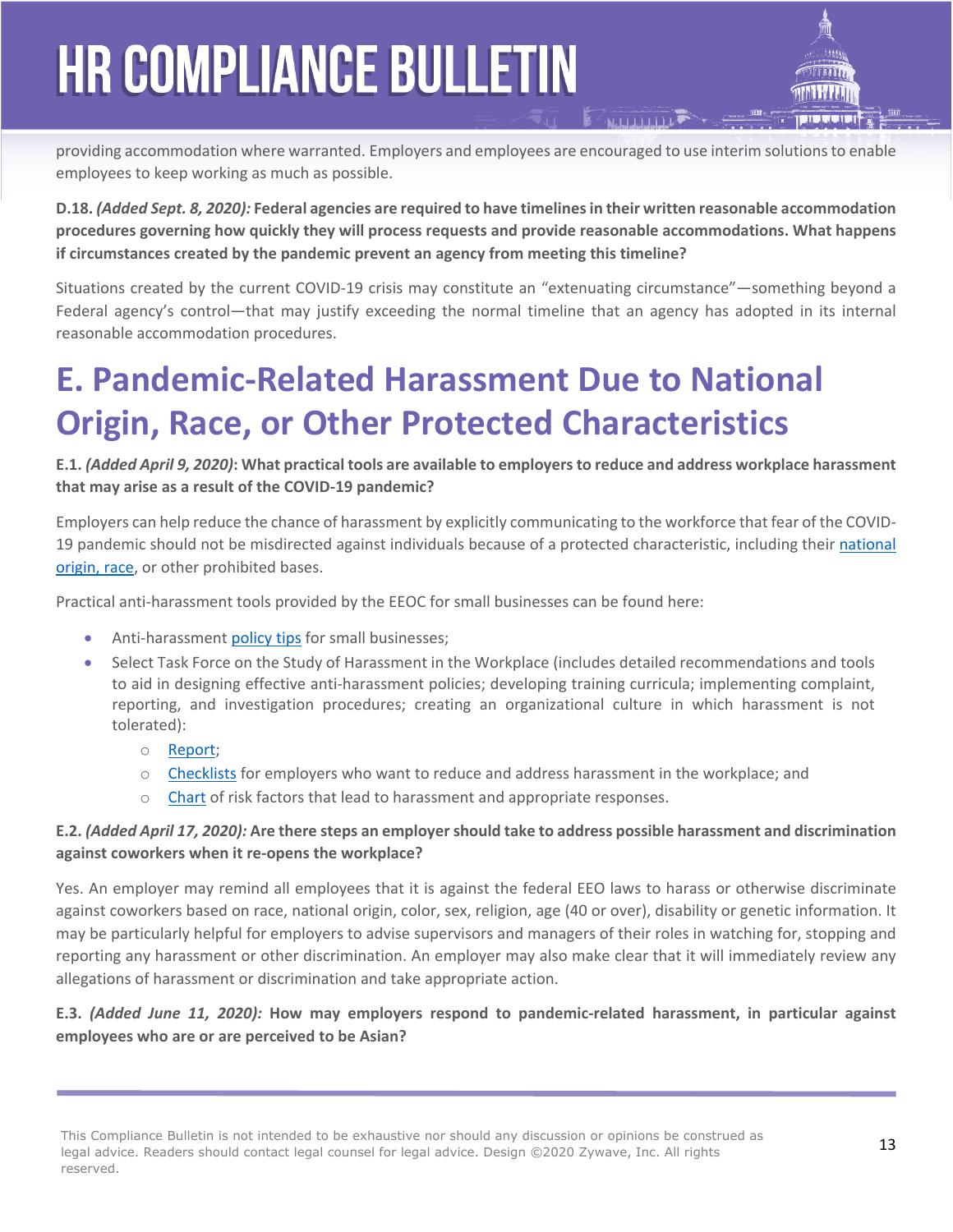Managers should be alert to demeaning, derogatory, or hostile remarks directed to employees who are or are perceived to be of Chinese or other Asian national origin, including about the coronavirus or its origins.

All employers covered by Title VII should ensure that management understands in advance how to recognize such harassment. Harassment may occur using electronic communication tools – regardless of whether employees are in the workplace, teleworking, or on leave – and also in person between employees at the worksite. Harassment of employees at the worksite may also originate with contractors, customers or clients, or, for example, with patients or their family members at health care facilities, assisted living facilities, and nursing homes. Managers should know their legal obligations and be [instructed](https://www.eeoc.gov/wysk/what-you-should-know-about-covid-19-and-ada-rehabilitation-act-and-other-eeo-laws?utm_content=&utm_medium=email&utm_name=&utm_source=govdelivery&utm_term=#E.2) to quickly identify and resolve potential problems, before they rise to the level of unlawful discrimination.

Employers may choose to send a reminder to the entire workforce noting Title VII's prohibitions on harassment, reminding employees that harassment will not be tolerated, and inviting anyone who experiences or witnesses workplace harassment to report it to management. Employers may remind employees that harassment can result in disciplinary action up to and including termination.

#### **E.4.** *(Added June 11, 2020):* **An employer learns that an employee who is teleworking due to the pandemic is sending harassing emails to another worker. What actions should the employer take?**

The employer should take the same actions it would take if the employee was in the workplace. Employees may not harass other employees through, for example, emails, calls, or platforms for video or chat communication and collaboration.

### **F. Furloughs and Layoffs**

#### **F.1.** *(Added April 9, 2020)***: Under the EEOC's laws, what waiver responsibilities apply when an employer is conducting layoffs?**

Special rules apply when an employer is offering employees severance packages in exchange for a general release of all discrimination claims against the employer. More information is available in EEOC's [technical assistance document on](https://www.eeoc.gov/policy/docs/qanda_severance-agreements.html)  [severance agreements.](https://www.eeoc.gov/policy/docs/qanda_severance-agreements.html)

### **F.2.** *(Added Sept. 8, 2020):* **What are additional EEO considerations in planning furloughs or layoffs?**

The laws enforced by the EEOC prohibit covered employers from selecting people for furlough or layoff because of that individual's race, color, religion, national origin, sex, age, disability, protected genetic information, or in retaliation for protected EEO activity.

### **G. Return to Work**

**G.1.** *(Added April 17, 2020)***: As government stay-at-home orders and other restrictions are modified or lifted in your area, how will employers know what steps they can take consistent with the ADA to screen employees for COVID-19 when entering the workplace?** 

The ADA permits employers to make disability-related inquiries and conduct medical exams if job-related and consistent with business necessity. Inquiries and reliable medical exams meet this standard if it is necessary to exclude employees with a medical condition that would pose a direct threat to health or safety.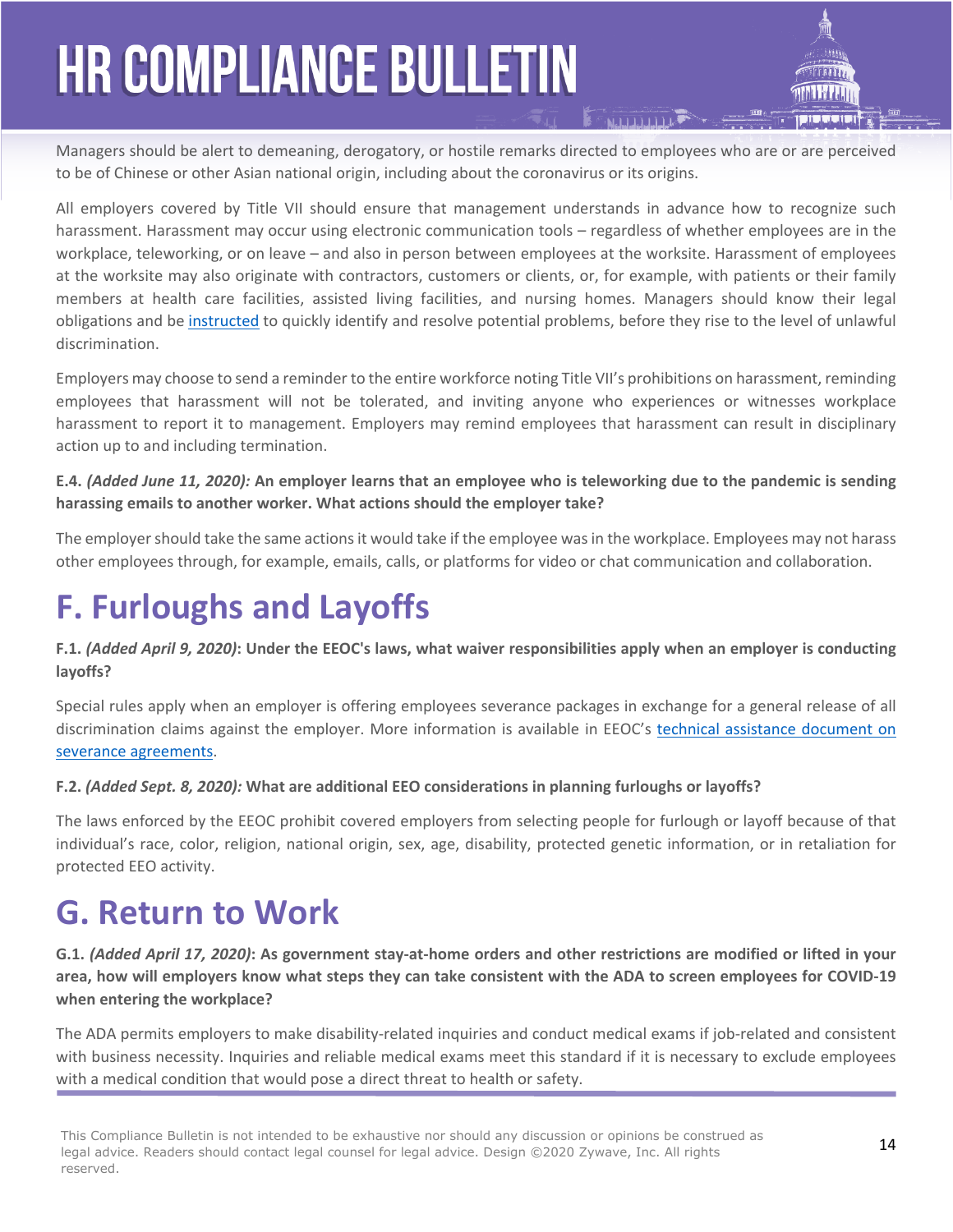Direct threat is to be determined based on the best available objective medical evidence. The guidance from CDC or other public health authorities is such evidence. Therefore, employers will be acting consistent with the ADA as long as any screening implemented is consistent with advice from the CDC and public health authorities for that type of workplace at that time.

For example, this may include continuing to take temperatures and asking questions about symptoms (or require selfreporting) of all those entering the workplace. Similarly, the CDC recently posted [information](https://www.cdc.gov/coronavirus/2019-ncov/community/critical-workers/implementing-safety-practices.html) on return by certain types of critical workers.

Employers should make sure not to engage in unlawful disparate treatment based on protected characteristics in decisions related to screening and exclusion.

### **G.2.** *(Added April 17, 2020):* **An employer requires returning workers to wear personal protective gear and engage in infection control practices. Some employees ask for accommodations due to a need for modified protective gear. Must an employer grant these requests?**

An employer may require employees to wear [protective gear](https://www.eeoc.gov/facts/pandemic_flu.html#q12) (for example, masks and gloves) and observe [infection](https://www.eeoc.gov/facts/pandemic_flu.html#q11)  [control practices](https://www.eeoc.gov/facts/pandemic_flu.html#q11) (for example, regular hand washing and social distancing protocols).

However, where an employee with a disability needs a related reasonable accommodation under the ADA (such as nonlatex gloves, modified face masks for interpreters or others who communicate with an employee who uses lip reading, or gowns designed for individuals who use wheelchairs), or a religious accommodation under Title VII (such as modified equipment due to religious garb), the employer should discuss the request and provide the modification or an alternative if feasible and not an undue hardship on the operation of the employer's business under the ADA or Title VII.

**G.3.** *(Added May 7, 2020)***: What does an employee need to do in order to request reasonable accommodation from his or her employer because he or she has one of the [medical conditions](https://www.cdc.gov/coronavirus/2019-ncov/need-extra-precautions/people-at-higher-risk.html) that CDC says may put him or her at higher risk for severe illness from COVID-19?**

An employee – or a third party, such as an employee's doctor – must [let the employer know](https://www.eeoc.gov/laws/guidance/enforcement-guidance-reasonable-accommodation-and-undue-hardship-under-ada#requesting) that he or she needs a change for a reason related to a medical condition (here, the underlying condition). Individuals may request accommodation in conversation or in writing. While the employee (or third party) does not need to use the term "reasonable accommodation" or reference the ADA, he or she may do so.

The employee (or his or her representative) should communicate that he or she has a medical condition that necessitates a change to meet a medical need. After receiving a request, the employer may [ask questions or seek medical](https://www.eeoc.gov/wysk/what-you-should-know-about-covid-19-and-ada-rehabilitation-act-and-other-eeo-laws?utm_content=&utm_medium=email&utm_name=&utm_source=govdelivery&utm_term=#D.6)  [documentation](https://www.eeoc.gov/wysk/what-you-should-know-about-covid-19-and-ada-rehabilitation-act-and-other-eeo-laws?utm_content=&utm_medium=email&utm_name=&utm_source=govdelivery&utm_term=#D.6) to help decide if the individual has a disability and if there is a reasonable accommodation, barring [undue](https://www.eeoc.gov/wysk/what-you-should-know-about-covid-19-and-ada-rehabilitation-act-and-other-eeo-laws?utm_content=&utm_medium=email&utm_name=&utm_source=govdelivery&utm_term=#D)  [hardship](https://www.eeoc.gov/wysk/what-you-should-know-about-covid-19-and-ada-rehabilitation-act-and-other-eeo-laws?utm_content=&utm_medium=email&utm_name=&utm_source=govdelivery&utm_term=#D), that can be provided.

**G.4.** *(Added May 7, 2020)***: The CDC identifies a number of medical conditions that might place individuals at ["higher](https://www.cdc.gov/coronavirus/2019-ncov/need-extra-precautions/people-at-higher-risk.html)  [risk for severe illness"](https://www.cdc.gov/coronavirus/2019-ncov/need-extra-precautions/people-at-higher-risk.html) if they get COVID-19. An employer knows that an employee has one of these conditions and is concerned that his or her health will be jeopardized upon returning to the workplace, but the employee has not requested accommodation. How does the ADA apply to this situation?**

First, if the employee does not request a reasonable accommodation, the ADA does not mandate that the employer take action.

This Compliance Bulletin is not intended to be exhaustive nor should any discussion or opinions be construed as **15**<br>Lead advise. Readers should expect lead several for lead advise. Realize 2000 7every Tre All with a legal advice. Readers should contact legal counsel for legal advice. Design ©2020 Zywave, Inc. All rights reserved.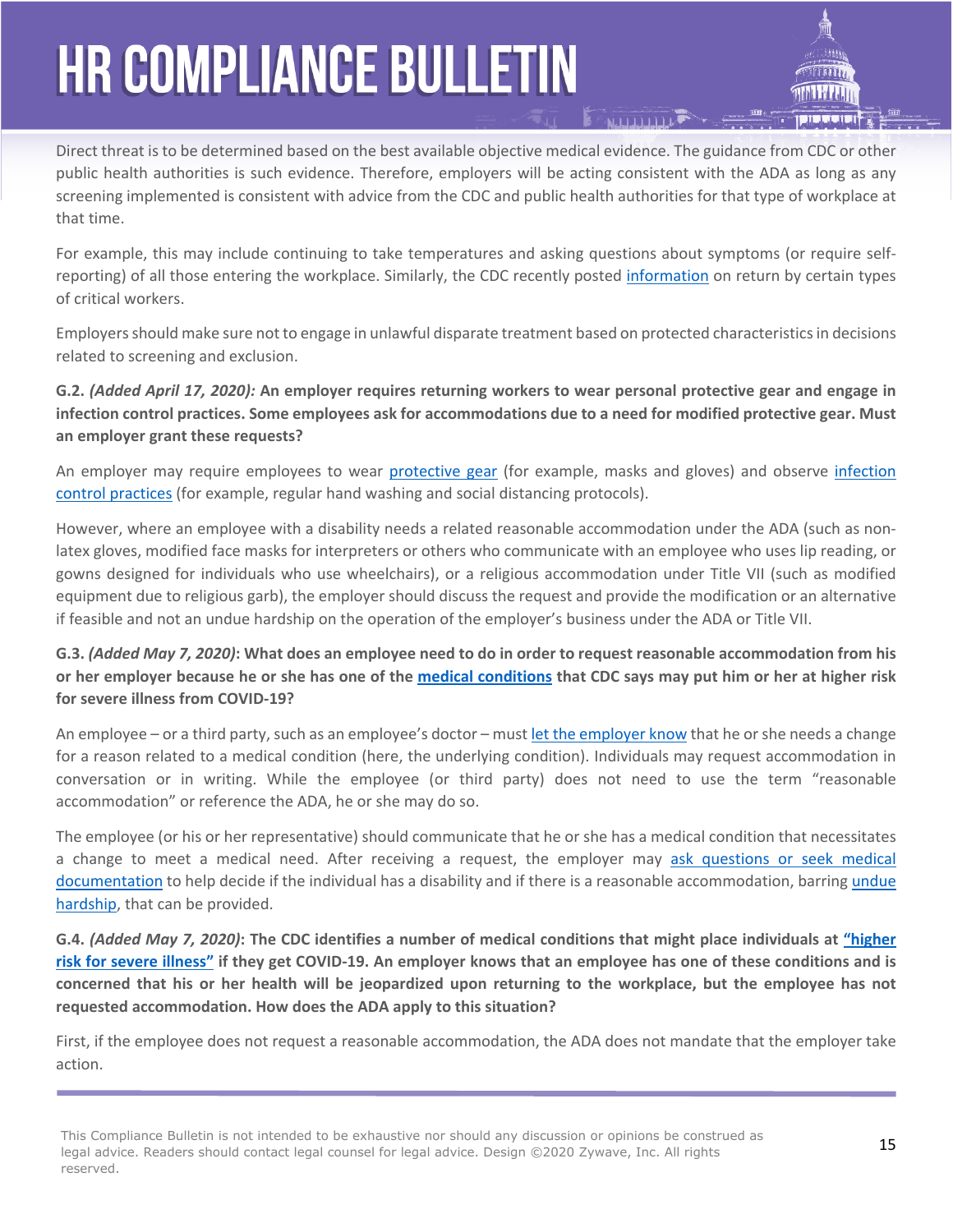If the employer is concerned about the employee's health being jeopardized upon returning to the workplace, the ADA does not allow the employer to exclude the employee – or take any other adverse action –*solely* because the employee has a disability that the CDC identifies as potentially placing him at "higher risk for severe illness" if he gets COVID-19. Under the ADA, such action is not allowed unless the employee's disability poses a "direct threat" to his health that cannot be eliminated or reduced by reasonable accommodation.

**MARITRALIA** 

The ADA direct threat requirement is a high standard. As an affirmative defense, direct threat requires an employer to show that the individual has a disability that poses a "significant risk of substantial harm" to his own health under [federal](https://www.ecfr.gov/cgi-bin/text-idx?SID=28cadc4b7b37847fd37f41f8574b5921&mc=true&node=pt29.4.1630&rgn=div5#se29.4.1630_12)  [regulations](https://www.ecfr.gov/cgi-bin/text-idx?SID=28cadc4b7b37847fd37f41f8574b5921&mc=true&node=pt29.4.1630&rgn=div5#se29.4.1630_12). A direct threat assessment cannot be based solely on the condition being on the CDC's list; the determination must be an individualized assessment based on a reasonable medical judgment about this employee's disability – not the disability in general – using the most current medical knowledge or on the best available objective evidence.

The ADA regulation requires an employer to consider the duration of the risk, the nature and severity of the potential harm, the likelihood that the potential harm will occur, and the imminence of the potential harm. Analysis of these factors will likely include considerations based on the severity of the pandemic in a particular area and the employee's own health (for example, is the employee's disability well-controlled), and his or her particular job duties. A determination of direct threat also would include the likelihood that an individual will be exposed to the virus at the worksite. Measures that an employer may be taking in general to protect all workers, such as mandatory social distancing, also would be relevant.

Even if an employer determines that an employee's disability poses a direct threat to his or her own health, the employer still cannot exclude the employee from the workplace – or take any other adverse action – unless there is no way to provide a reasonable accommodation (absent undue hardship). The ADA regulations require an employer to consider whether there are reasonable accommodations that would eliminate or reduce the risk so that it would be safe for the employee to return to the workplace while still permitting performance of essential functions. This can involve an interactive process with the employee. If there are not accommodations that permit this, then an employer must consider accommodations such as telework, leave or reassignment (perhaps to a different job in a place where it may be safer for the employee to work or that permits telework). An employer may only bar an employee from the workplace if, after going through all these steps, the facts support the conclusion that the employee poses a significant risk of substantial harm to himself that cannot be reduced or eliminated by reasonable accommodation.

#### **G.5. (***Added May 7, 2020):* **What are examples of accommodation that, absent undue hardship, may eliminate (or reduce to an acceptable level) a direct threat to self?**

[Accommodations](https://www.eeoc.gov/wysk/what-you-should-know-about-covid-19-and-ada-rehabilitation-act-and-other-eeo-laws?utm_content=&utm_medium=email&utm_name=&utm_source=govdelivery&utm_term=#D.1) may include additional or enhanced protective gowns, masks, gloves or other gear beyond what the employer may generally provide to employees returning to its workplace. Accommodations also may include additional or enhanced protective measures (for example, erecting a barrier that provides separation between an employee with a disability and coworkers or the public or increasing the space between an employee with a disability and others).

Another possible reasonable accommodation may be elimination or substitution of particular "marginal" functions (less critical or incidental job duties as distinguished from the "essential" functions of a particular position). In addition, accommodations may include temporary modification of work schedules (if that decreases contact with coworkers or the public when on duty or commuting) or moving the location of where one performs work (for example, moving a person to the end of a production line rather than in the middle of it, if that provides more social distancing).

This Compliance Bulletin is not intended to be exhaustive nor should any discussion or opinions be construed as **16**<br>Lead a this construction of the detailed acutes for lead at the construction of 2000 7 where the All with legal advice. Readers should contact legal counsel for legal advice. Design ©2020 Zywave, Inc. All rights reserved.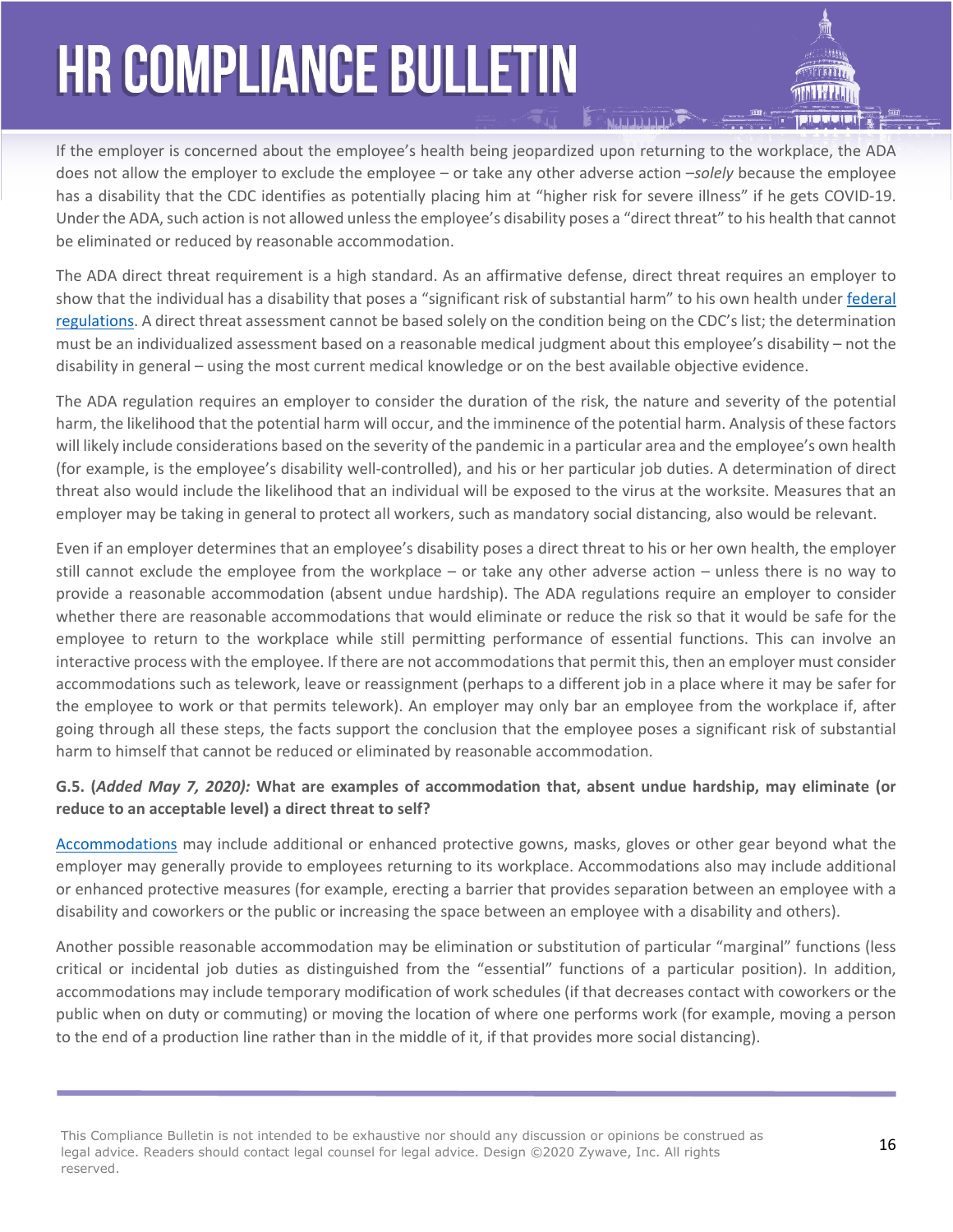These are only a few ideas. Identifying an effective accommodation depends, among other things, on an employee's job duties and the design of the workspace. An employer and employee should discuss possible ideas.

The [Job Accommodation Network](http://www.askjan.org/) also may be able to assist in helping identify possible accommodations. As with all discussions of reasonable accommodation during this pandemic, employers and employees are encouraged to be creative and flexible.

### **G.6.** *(Added June 11, 2020):* **As a best practice, and in advance of having some or all employees return to the workplace, are there ways for an employer to invite employees to request flexibility in work arrangements?**

Yes. The ADA and the Rehabilitation Act permit employers to make information available in advance to **all** employees about who to contact—if they wish—to request accommodation for a disability that they may need upon return to the workplace, even if no date has been announced for their return. If requests are received in advance, the employer may begin the [interactive process](https://www.eeoc.gov/wysk/what-you-should-know-about-covid-19-and-ada-rehabilitation-act-and-other-eeo-laws?utm_content=&utm_medium=email&utm_name=&utm_source=govdelivery&utm_term=#D.8). An employer may choose to include in such a notice all the CDC-listed medical conditions that may place people at higher risk of serious illness if they contract COVID-19, provide instructions about who to contact, and explain that the employer is willing to consider on a case-by-case basis any requests from employees who have these or other medical conditions.

An employer also may send a general notice to all employees who are designated for returning to the workplace, noting that the employer is willing to consider requests for accommodation or flexibilities on an individualized basis. The employer should specify if the contacts differ depending on the reason for the request – for example, if the office or person to contact is different for employees with disabilities or pregnant workers than for employees whose request is based on age or child-care responsibilities.

Either approach is consistent with the ADEA, the ADA, and the [CDC guidance](https://www.cdc.gov/coronavirus/2019-ncov/community/high-risk-workers.html?deliveryName=USCDC_2067-DM29601) dated May 29, 2020, that emphasizes the importance of employers providing accommodations or flexibilities to employees who, due to age or certain medical conditions, are at higher risk for severe illness.

Regardless of the approach, however, employers should ensure that whoever receives inquiries knows how to handle them consistent with the different federal employment nondiscrimination laws that may apply, for instance, with respect to accommodations due to a medical condition, a religious belief, or pregnancy.

#### **G.7.** *(Added June 11, 2020):* **What should an employer do if an employee entering the worksite requests an alternative method of screening due to a medical condition?**

This is a request for reasonable accommodation, and an employer should proceed as it would for any other request for accommodation under the ADA or the Rehabilitation Act. If the requested change is easy to provide and inexpensive, the employer might voluntarily choose to make it available to anyone who asks, without going through an interactive process.

Alternatively, if the disability is not obvious or already known, an employer may ask the employee for information to establish that the condition is a [disability](https://www.eeoc.gov/wysk/what-you-should-know-about-covid-19-and-ada-rehabilitation-act-and-other-eeo-laws?utm_content=&utm_medium=email&utm_name=&utm_source=govdelivery&utm_term=#D.5) and what specific limitations require an accommodation. If necessary, an employer also may request medical documentation to support the employee's request, and then determine if that accommodation or an alternative effective accommodation can be provided, absent undue hardship.

Similarly, if an employee requested an alternative method of screening as a religious accommodation, the employer should determine if accommodation is [available under Title VII.](https://www.eeoc.gov/laws/guidance/questions-and-answers-religious-discrimination-workplace)

This Compliance Bulletin is not intended to be exhaustive nor should any discussion or opinions be construed as **17**<br>Lead advise. Readers should expect lead several for lead advise. Realize 2000 7s were the All with the **1** legal advice. Readers should contact legal counsel for legal advice. Design ©2020 Zywave, Inc. All rights reserved.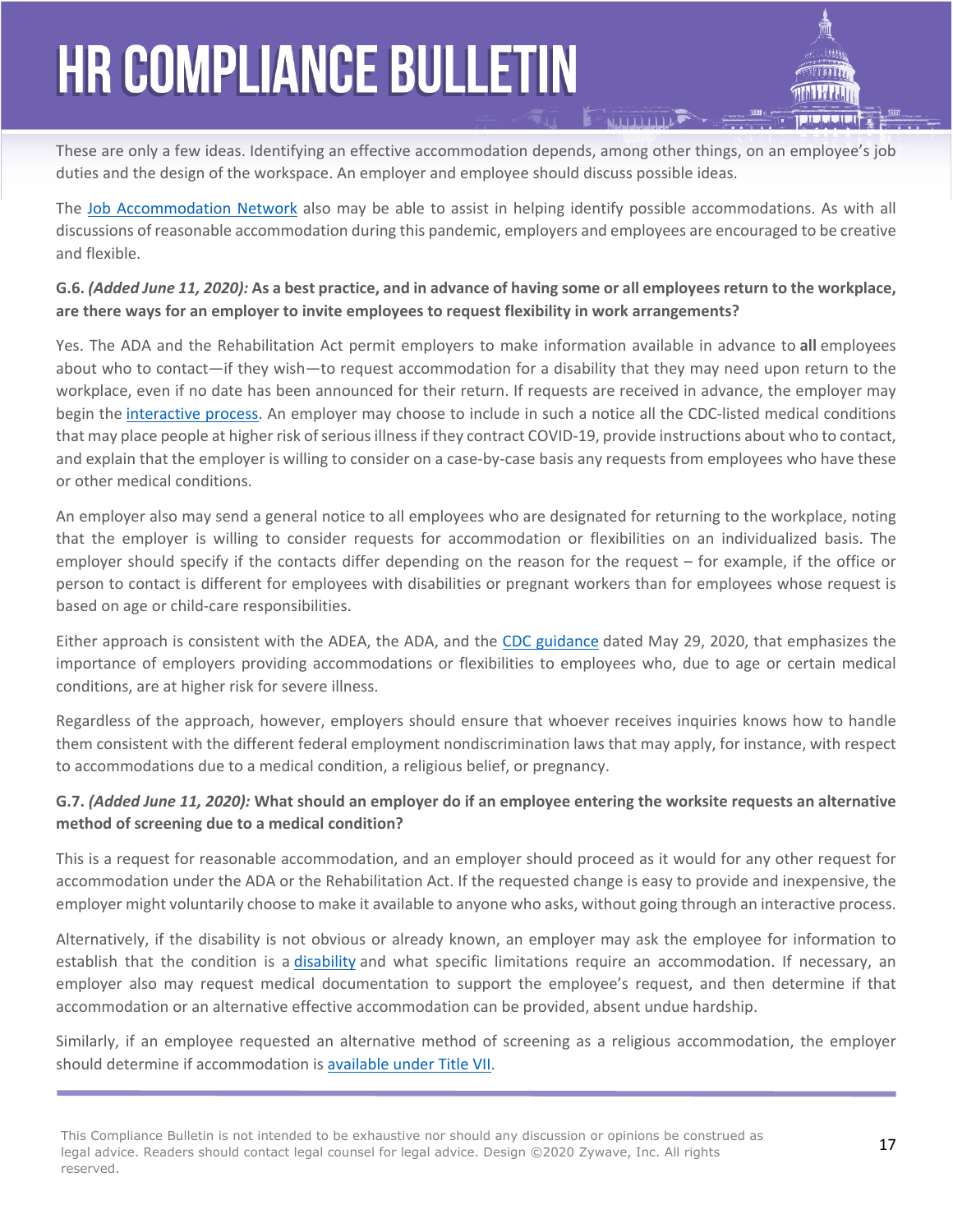

### **H. Age**

**H.1.** *(Added June 11, 2020):* **The [CDC has explained](https://www.cdc.gov/coronavirus/2019-ncov/need-extra-precautions/people-at-higher-risk.html) that individuals age 65 and over are at higher risk for a severe case of COVID-19 if they contract the virus and therefore has encouraged employers to offer maximum flexibilities to this group. Do employees age 65 and over have protections under the federal employment discrimination laws?**

The Age Discrimination in Employment Act (ADEA) prohibits employment discrimination against individuals age 40 and older. The ADEA would prohibit a covered employer from involuntarily excluding an individual from the workplace based on his or her being 65 or older, even if the employer acted for benevolent reasons such as protecting the employee due to higher risk of severe illness from COVID-19.

Unlike the ADA, the ADEA does not include a right to reasonable accommodation for older workers due to age. However, employers are free to provide flexibility to workers age 65 and older; the ADEA does not prohibit this, even if it results in younger workers ages 40-64 being treated less favorably based on age in comparison.

Workers age 65 and older also may have medical conditions that bring them under the protection of the ADA as individuals with disabilities. As such, they may request reasonable [accommodation for their disability](https://www.eeoc.gov/wysk/what-you-should-know-about-covid-19-and-ada-rehabilitation-act-and-other-eeo-laws?utm_content=&utm_medium=email&utm_name=&utm_source=govdelivery&utm_term=#D.1) as opposed to their age.

**H.2.** *(Added Sept. 8, 2020):* **If an employer is choosing to offer flexibilities to other workers, may older comparable workers be treated less favorably based on age?** 

No. If an employer is allowing other comparable workers to telework, it should make sure it is not treating older workers less favorably based on their age.

### **I. Caregivers/Family Responsibilities**

**I.1.** *(Added June 11, 2020):* **If an employer provides telework, modified schedules, or other benefits to employees with school-age children due to school closures or distance learning during the pandemic, are there sex discrimination considerations?**

Employers may provide any flexibilities as long as they are not treating employees differently based on sex or other EEOprotected characteristics. For example, under Title VII, female employees cannot be given more favorable treatment than male employees because of a gender-based assumption about who may have [caretaking responsibilities](https://www.eeoc.gov/laws/guidance/enforcement-guidance-unlawful-disparate-treatment-workers-caregiving-responsibilities) for children.

### **J. Pregnancy**

**J.1.** *(Added June 11, 2020):* **Due to the pandemic, may an employer exclude an employee from the workplace involuntarily [due to pregnancy](https://www.cdc.gov/coronavirus/2019-ncov/need-extra-precautions/pregnancy-breastfeeding.html)?**

No. Sex discrimination under Title VII of the Civil Rights Act includes discrimination based on pregnancy. Even if motivated by benevolent concern, an employer is not permitted to single out workers on the basis of pregnancy for adverse employment actions, including involuntary leave, layoff, or furlough.

This Compliance Bulletin is not intended to be exhaustive nor should any discussion or opinions be construed as **18**<br>Lead advise. Readers should expect lead several for lead advise. Realize 2000 7s were the All with the **1** legal advice. Readers should contact legal counsel for legal advice. Design ©2020 Zywave, Inc. All rights reserved.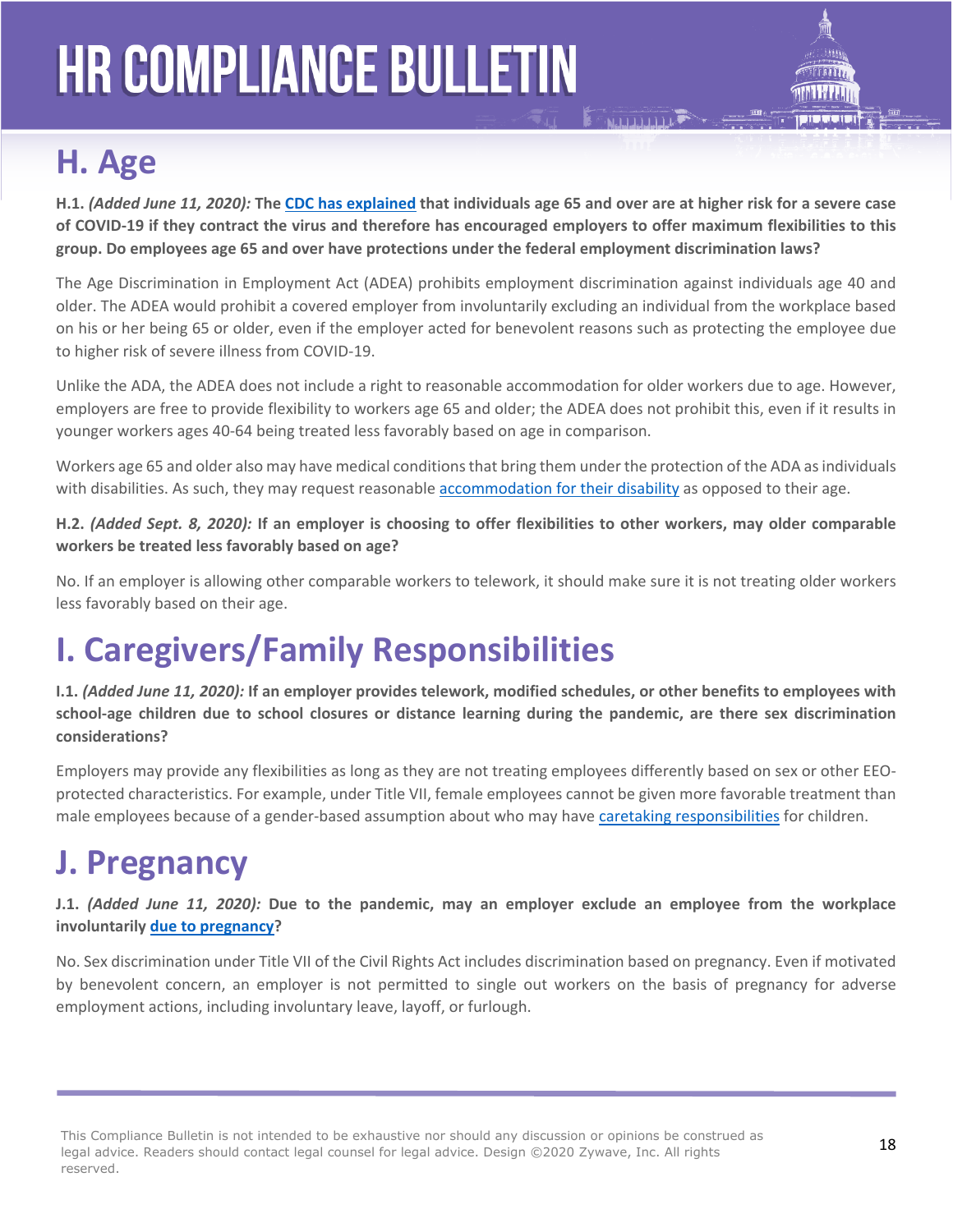

There are two federal employment discrimination laws that may trigger accommodation for employees based on [pregnancy.](https://www.eeoc.gov/laws/guidance/legal-rights-pregnant-workers-under-federal-law)

First, pregnancy-related medical conditions may themselves be disabilities under the ADA, even though pregnancy itself is not an ADA disability. If an employee makes a request for reasonable accommodation due to a pregnancy-related medical condition, the employer must consider it under the usual ADA rules.

Second, Title VII as amended by the Pregnancy Discrimination Act specifically requires that women affected by pregnancy, childbirth, and related medical conditions be treated the same as others who are similar in their ability or inability to work. This means that a pregnant employee may be entitled to job modifications, including telework, changes to work schedules or assignments, and leave to the extent provided for other employees who are similar in their ability or inability to work.

Employers should ensure that supervisors, managers, and human resources personnel know how to handle such requests to avoid disparate treatment in violation of Title VII.

### **K. Vaccinations** *– Updated (minor edits) Oct. 13, 2021*

*The availability of COVID-19 vaccinations raises questions under the federal equal employment opportunity (EEO) laws,*  including the ADA, the Rehabilitation Act, the Genetic Information Nondiscrimination Act (GINA), and Title VII of the Civil *Rights Act, as amended by the Pregnancy Discrimination Act (Title VII).* 

*This section was originally issued on Dec. 16, 2020, was clarified and supplemented on May 28, 2021, and was updated again on Oct. 13, 2021. Note that the CDC has issued guidance for fully vaccinated individuals that addresses, among other things, when they need to wear a mask indoors.* 

*The EEOC has received many inquiries from employers and employees about the type of authorization granted by the U.S. Department of Health and Human Services (HHS) Food and Drug Administration (FDA) for the administration of COVID-19 vaccines. On Aug. 23, 2021, the FDA approved the Biologics License Application for the Pfizer-BioNTech COVID-19 vaccine for use in individuals 16 years of age and older. Previously, the FDA granted Emergency Use Authorizations (EUA) for the two other vaccines—one made by Moderna and the other by Janssen/Johnson & Johnson—authorizing them for use in the U.S. for individuals 18 years of age and older. The Pfizer-BioNTech vaccine is authorized under an EUA for individuals 12 years of age and older and for the administration of a [third dose](https://www.cdc.gov/coronavirus/2019-ncov/vaccines/booster-shot.html) in certain immunocompromised individuals. For the current status of vaccines authorized or approved by the FDA, please visit [this CDC webpage](https://www.cdc.gov/vaccines/covid-19/clinical-considerations/covid-19-vaccines-us.html).* 

*Also of note, on July 6, 2021, the U.S. Department of Justice's Office of Legal Counsel issued a Memorandum Opinion concluding that section 564 of the Federal Food, Drug, and Cosmetic Act does not prohibit public or private entities from imposing vaccination requirements for a vaccine that is subject to an EUA.*

*Other federal, state and local laws and regulations govern COVID-19 vaccination of employees, including requirements for*  the federal government as an employer. The federal government as an employer is subject to the EEO laws. Federal *departments and agencies should consult the Safer Federal Workforce Task Force for additional guidance on agency operations during the COVID-19 pandemic.*

This Compliance Bulletin is not intended to be exhaustive nor should any discussion or opinions be construed as **19**<br>Lead advise. Readers should expect lead several for lead advise. Realize 2000 7s were the All with the **1** legal advice. Readers should contact legal counsel for legal advice. Design ©2020 Zywave, Inc. All rights reserved.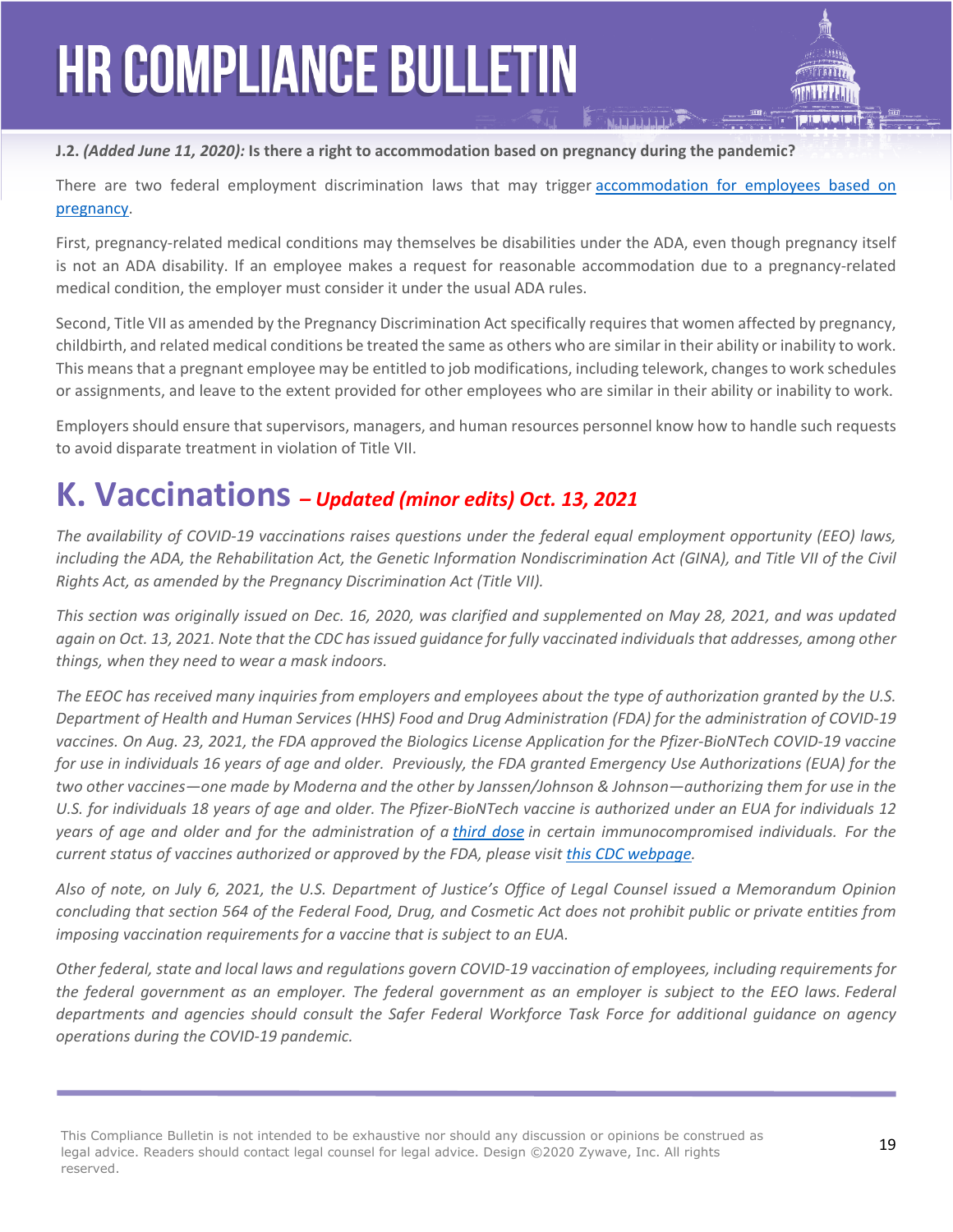*The technical assistance on vaccinations below was written to help employees and employers better understand how federal workplace discrimination laws apply during the COVID-19 pandemic. The EEOC questions and answers provided here only set forth applicable EEO legal standards, unless another source is expressly cited. Whether an employer meets the EEO standards will depend on the application of these standards to particular factual situations.*

### *COVID-19 Vaccinations: EEOC Overview*

**K.1. (***Added May 28, 2021; Updated Oct. 13, 2021***) Under the ADA, Title VII, and other federal employment nondiscrimination laws, may an employer require all employees physically entering the workplace to be vaccinated for COVID-19?** 

The federal EEO laws do not prevent an employer from requiring all employees physically entering the workplace to be vaccinated against COVID-19, subject to the [reasonable accommodation provisions of Title VII and the ADA and other EEO](https://www.eeoc.gov/wysk/what-you-should-know-about-covid-19-and-ada-rehabilitation-act-and-other-eeo-laws#K.5)  [considerations discussed below.](https://www.eeoc.gov/wysk/what-you-should-know-about-covid-19-and-ada-rehabilitation-act-and-other-eeo-laws#K.5)

In some circumstances, Title VII and the ADA require an employer to provide reasonable accommodations for employees who, because of a disability or a sincerely held religious belief, practice or observance, do not get vaccinated for COVID-19, unless providing an accommodation would pose an undue hardship on the operation of the employer's business. The analysis for undue hardship depends on whether the accommodation is for a disability (including pregnancy-related conditions that constitute a disability) (see K.6) or for religion (see K.12).

As with any employment policy, employers that have a vaccine requirement may need to respond to allegations that the requirement has a disparate impact on—or disproportionately excludes—employees based on their race, color, religion, sex or national origin under Title VII (or age under the Age Discrimination in Employment Act (40+)). Employers should keep in mind that because some individuals or demographic groups may face greater barriers to receiving a COVID-19 vaccination than others, some employees may be more likely to be negatively impacted by a vaccination requirement.

It would also be unlawful to apply a vaccination requirement to employees in a way that treats employees differently based on disability, race, color, religion, sex (including pregnancy, sexual orientation and gender identity), national origin, age or genetic information, unless there is a legitimate non-discriminatory reason.

### **K.2. (***Added May 28, 2021***) What are some examples of reasonable accommodations or modifications that employers may have to provide to employees who do not get vaccinated due to disability; religious beliefs, practices, or observance; or pregnancy?**

An employee who does not get vaccinated due to a disability (covered by the ADA) or a sincerely held religious belief, practice, or observance (covered by Title VII) may be entitled to a reasonable accommodation that does not pose an undue hardship on the operation of the employer's business. For example, as a reasonable accommodation, an unvaccinated employee entering the workplace might wear a face mask, work at a social distance from coworkers or non-employees, work a modified shift, get periodic tests for COVID-19, be given the opportunity to telework, or finally, accept a reassignment.

Employees who are not vaccinated because of pregnancy may be entitled (under Title VII) to adjustments to keep working, if the employer makes modifications or exceptions for other employees. These modifications may be the same as the accommodations made for an employee based on disability or religion.

<sup>20</sup> This Compliance Bulletin is not intended to be exhaustive nor should any discussion or opinions be construed as legal advice. Readers should contact legal counsel for legal advice. Design ©2020 Zywave, Inc. All rights reserved.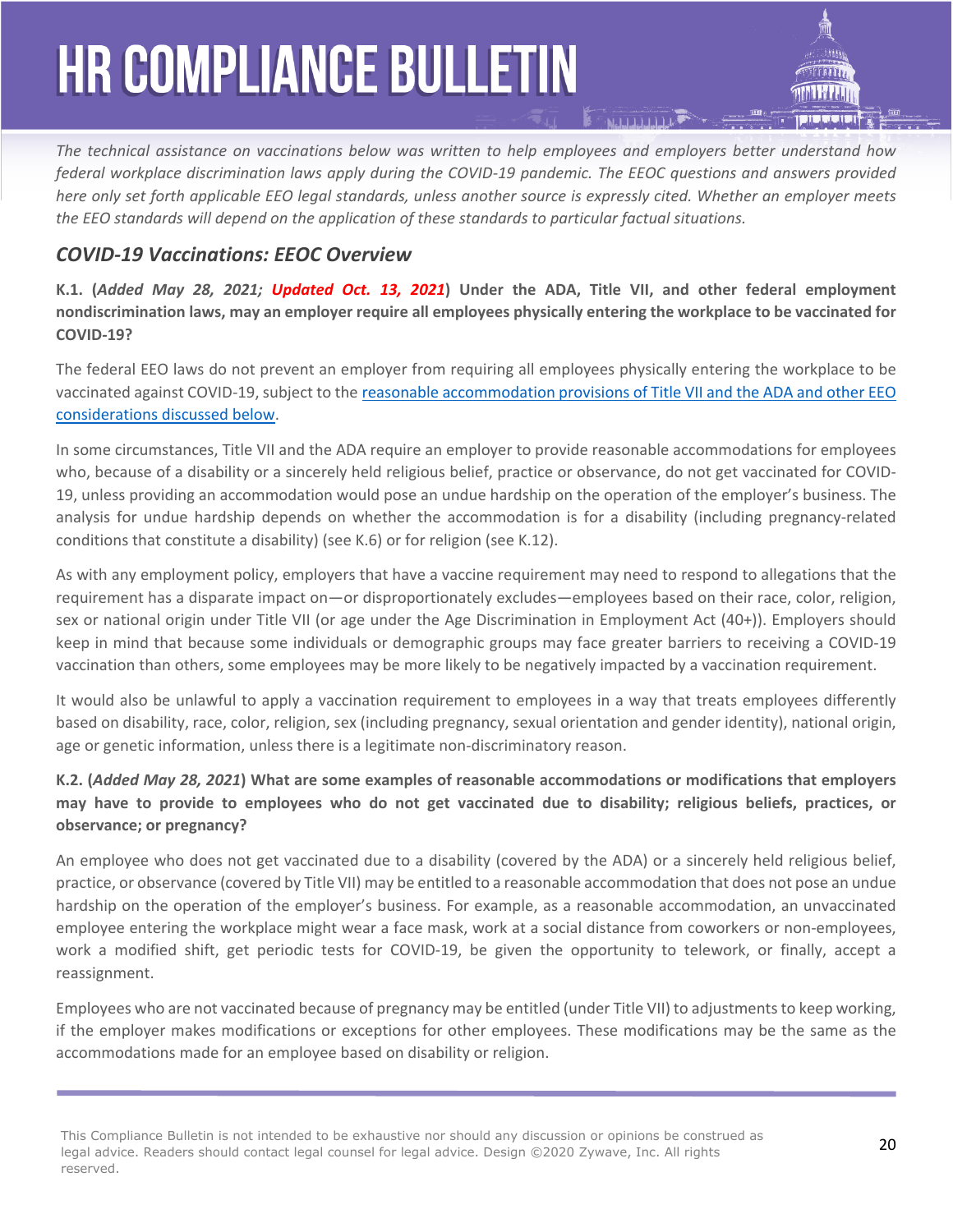**K.3. (***Added May 28, 2021; Updated Oct. 13, 2021***) How can employers encourage employees and their family members to be vaccinated without violating the EEO laws, especially the ADA and GINA?**

Employers may provide employees and their family members with information to educate them about COVID-19 vaccines, raise awareness about the benefits of vaccination, and address common questions and concerns. Employers also may work with local public health authorities, medical providers, or pharmacies to make vaccinations available for unvaccinated workers in the workplace. Also, under certain circumstances employers may offer incentives to employees who receive COVID-19 vaccines, as discussed in  $K.16 - K.21$ . The federal government is providing vaccines at no cost to everyone ages 12 and older.

There are many resources available to employees seeking more information about how to get vaccinated against COVID-19:

- The federal government's online [vaccines.gov](https://www.vaccines.gov/) site can identify vaccination sites anywhere in the country (or [https://www.vacunas.gov](https://www.vacunas.gov/) for Spanish). Individuals also can text their zip code to "GETVAX" (438829)—or "VACUNA" (822862) for Spanish—to find three vaccination locations near them.
- Employees with disabilities (or employees' family members with disabilities) may need extra support to obtain a vaccination, such as transportation or in-home vaccinations. The HHS/Administration for Community Living has launched the Disability Information and Assistance Line (DIAL) to assist individuals with disabilities in obtaining such help. DIAL can be reached at 888-677-1199 or by emailing [DIAL@n4a.org](mailto:DIAL@n4a.org).
- CDC's website offers a link to a listing of [local health departments,](https://www.cdc.gov/publichealthgateway/healthdirectories/index.html) which can provide more information about local vaccination efforts.
- In addition, the CDC provides a complete communication "tool kit" for employers to use with their workforce to educate people about getting the COVID-19 vaccine. Although originally written for essential workers, it is useful for all workers. See [CDC's Workplace Vaccination Program](https://www.cdc.gov/coronavirus/2019-ncov/vaccines/toolkits/essential-workers.html#anchor_1612717640568).
- Some employees may not have reliable access to the internet to identify nearby vaccination locations or may speak no or limited English and find it difficult to make an appointment for a vaccine over the phone. The CDC operates a toll-free telephone line that can provide assistance in many languages for individuals seeking more information about vaccinations: 800-232-4636; TTY 888-232-6348.
- Some employees also may require assistance with transportation to vaccination sites. Employers may gather and disseminate information to their employees on low-cost and no-cost transportation resources available in their community serving vaccination sites and offer time-off for vaccination, particularly if transportation is not readily available outside regular work hours.
- Employers should provide the contact information of a management representative for employees who need to request a reasonable accommodation for a disability or religious belief, practice, or observance, or to ensure nondiscrimination for an employee who is pregnant.

### *The ADA and COVID-19 Vaccinations*

### **K.4. (***Added May 28, 2021; Updated Oct. 13, 2021***) Is information about an employee's COVID-19 vaccination confidential medical information under the ADA?**

Yes. The ADA requires an employer to maintain the confidentiality of employee medical information. Although the EEO laws do not prevent employers from requiring employees to bring in documentation or other confirmation of vaccination,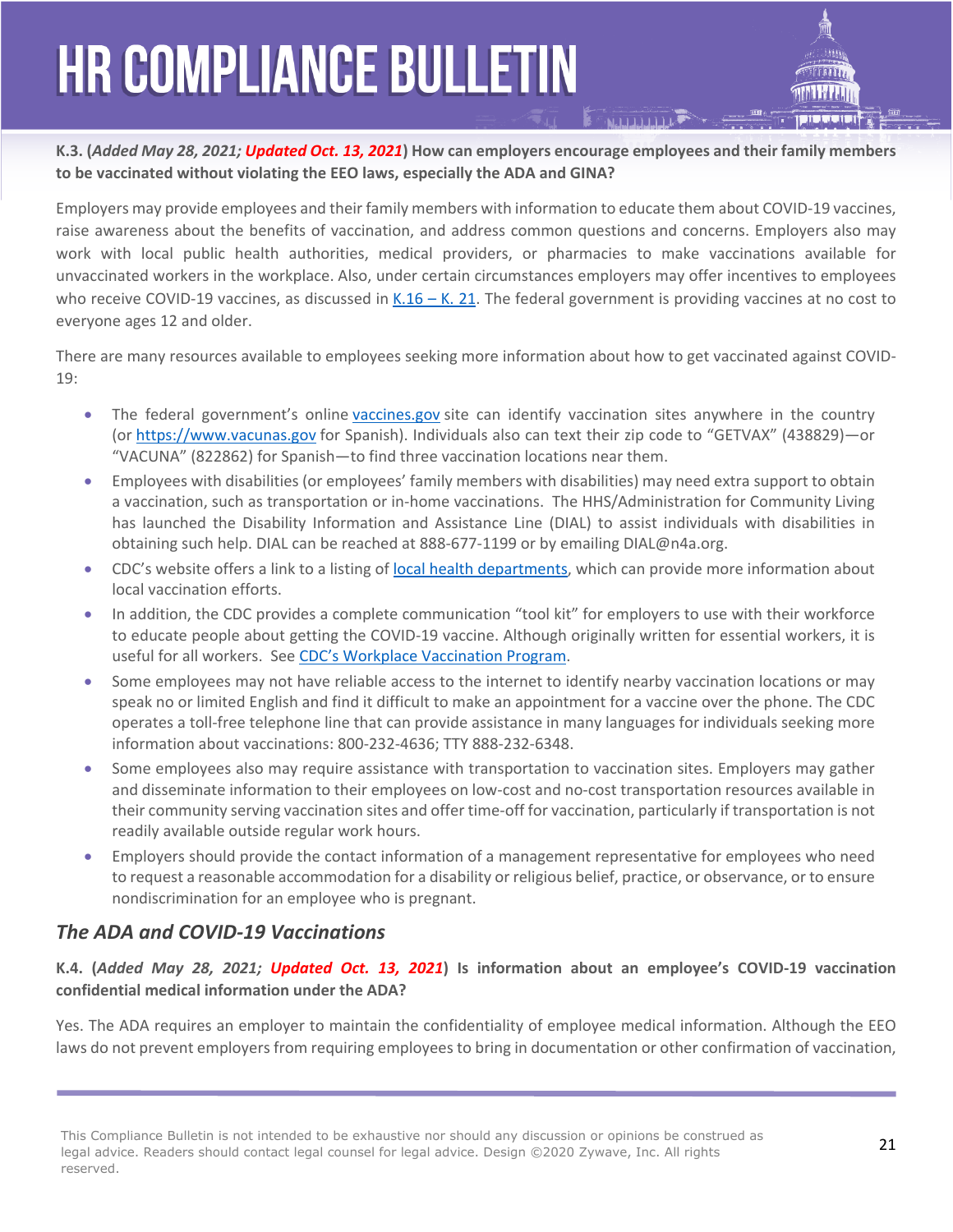this information, like all medical information, must be kept confidential and stored separately from the employee's personnel files under the ADA.

### *Mandatory Employer Vaccination Programs*

**K.5. (***Added Dec. 16, 2020; Updated May 28, 2021***) Under the ADA, may an employer require a COVID-19 vaccination for all employees entering the workplace, even though it knows that some employees may not get a vaccine because of a disability?** 

Yes, provided certain requirements are met. Under the ADA, an employer may require all employees to meet a qualification standard that is job-related and consistent with business necessity, such as a safety-related standard requiring COVID-19 vaccination. However, if a particular employee cannot meet such a safety-related qualification standard because of a disability, the employer may not require compliance for that employee unless it can demonstrate that the individual would pose a "direct threat" to the health or safety of the employee or others in the workplace. A "direct threat" is a "significant risk of substantial harm" that cannot be eliminated or reduced by reasonable accommodation. This determination can be broken down into two steps: determining if there is a direct threat and, if there is, assessing whether a reasonable accommodation would reduce or eliminate the threat.

To determine if an employee who is not vaccinated due to a disability poses a "direct threat" in the workplace, an employer first must make an individualized assessment of the employee's present ability to safely perform the essential functions of the job. The factors that make up this assessment are: (1) the duration of the risk; (2) the nature and severity of the potential harm; (3) the likelihood that the potential harm will occur; and (4) the imminence of the potential harm.

The determination that a particular employee poses a direct threat should be based on a reasonable medical judgment that relies on the most current medical knowledge about COVID-19. Such medical knowledge may include, for example, the level of community spread at the time of the assessment. Statements from the CDC provide an important source of current medical knowledge about COVID-19, and the employee's health care provider, with the employee's consent, also may provide useful information about the employee. Additionally, the assessment of direct threat should take account of the type of work environment, such as:

- Whether the employee works alone or with others or works inside or outside;
- The available ventilation:
- The frequency and duration of direct interaction the employee typically will have with other employees and/or non-employees;
- The number of partially or fully vaccinated individuals already in the workplace;
- Whether other employees are wearing masks or undergoing routine screening testing; and
- The space available for social distancing.

If the assessment demonstrates that an employee with a disability who is not vaccinated would pose a direct threat to self or others, the employer must consider whether providing a reasonable accommodation, absent undue hardship, would reduce or eliminate that threat. Potential reasonable accommodations could include requiring the employee to wear a mask, work a staggered shift, making changes in the work environment (such as improving ventilation systems or limiting contact with other employees and non-employees ), permitting telework if feasible, or reassigning the employee to a vacant position in a different workspace.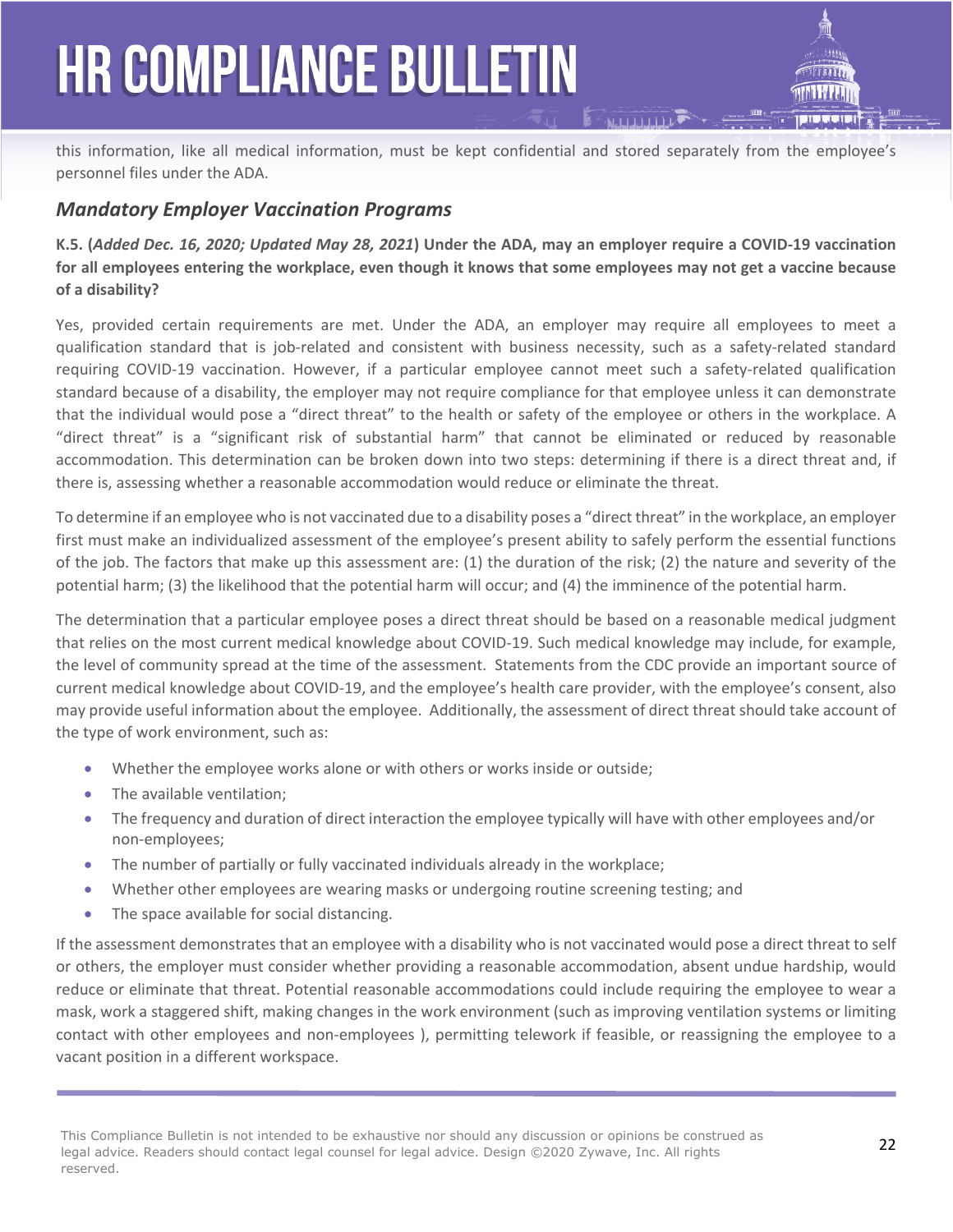As a best practice, an employer introducing a COVID-19 vaccination policy and requiring documentation or other confirmation of vaccination should notify all employees that the employer will consider requests for reasonable accommodation based on disability on an individualized basis. (See also [K.12](https://www.eeoc.gov/wysk/what-you-should-know-about-covid-19-and-ada-rehabilitation-act-and-other-eeo-laws#K.12) recommending the same best practice for religious accommodations.)

**K.6. (***Added Dec. 16, 2020; Updated May 28, 2021***) Under the ADA, if an employer requires COVID-19 vaccinations for employees physically entering the workplace, how should an employee who does not get a COVID-19 vaccination because of a disability inform the employer, and what should the employer do?**

An employee with a disability who does not get vaccinated for COVID-19 because of a disability must let the employer know that he or she needs an exemption from the requirement or a change at work, known as a reasonable accommodation. To request an accommodation, an individual does not need to mention the ADA or use the phrase "reasonable accommodation."

Managers and supervisors responsible for communicating with employees about compliance with the employer's vaccination requirement should know [how to recognize an accommodation request from an employee with a](https://www.eeoc.gov/laws/guidance/enforcement-guidance-reasonable-accommodation-and-undue-hardship-under-ada#requesting)  [disability](https://www.eeoc.gov/laws/guidance/enforcement-guidance-reasonable-accommodation-and-undue-hardship-under-ada#requesting) and know to whom to refer the request for full consideration. As a best practice, before instituting a mandatory vaccination policy, employers should provide managers, supervisors and those responsible for implementing the policy with clear information about how to handle accommodation requests related to the policy.

Employers and employees typically engage in a flexible, interactive process to identify workplace accommodation options that do not impose an undue hardship (significant difficulty or expense) on the employer. This process may include determining whether it is necessary to obtain supporting medical documentation about the employee's disability.

In discussing accommodation requests, employers and employees may find it helpful to consult the [Job Accommodation](https://www.askjan.org/)  [Network \(JAN\) website](https://www.askjan.org/) as a resource for different types of accommodations. JAN's materials about COVID-19 are available [here.](https://askjan.org/topics/COVID-19.cfm) Employers also may consult applicable [OSHA COVID-specific resources.](https://www.osha.gov/SLTC/covid-19/)

Even if there is no reasonable accommodation that will allow the unvaccinated employee to be physically present to perform his or her current job without posing a direct threat, the employer must consider if telework is an option for that particular job as an accommodation and, as a last resort, whether reassignment to another position is possible.

The ADA requires that employers offer an available accommodation if one exists that does not pose an undue hardship, meaning a significant difficulty or expense. Employers are advised to consider all the options before denying an accommodation request. The proportion of employees in the workplace who already are partially or fully vaccinated against COVID-19 and the extent of employee contact with non-employees, who may be ineligible for a vaccination or whose vaccination status may be unknown, can impact the ADA undue hardship consideration.

Employers may rely on [CDC recommendations](https://www.cdc.gov/coronavirus/2019-ncov/) when deciding whether an effective accommodation is available that would not pose an undue hardship.

Under the ADA, it is unlawful for an employer [to disclose that an employee is receiving a reasonable accommodation](https://www.eeoc.gov/laws/guidance/enforcement-guidance-reasonable-accommodation-and-undue-hardship-under-ada#li42) or [to](https://www.eeoc.gov/laws/guidance/enforcement-guidance-reasonable-accommodation-and-undue-hardship-under-ada#li19)  [retaliate against an employee for requesting an accommodation.](https://www.eeoc.gov/laws/guidance/enforcement-guidance-reasonable-accommodation-and-undue-hardship-under-ada#li19)

This Compliance Bulletin is not intended to be exhaustive nor should any discussion or opinions be construed as **23** The children product and the construction of the construction of the construction of the construction of legal advice. Readers should contact legal counsel for legal advice. Design ©2020 Zywave, Inc. All rights reserved.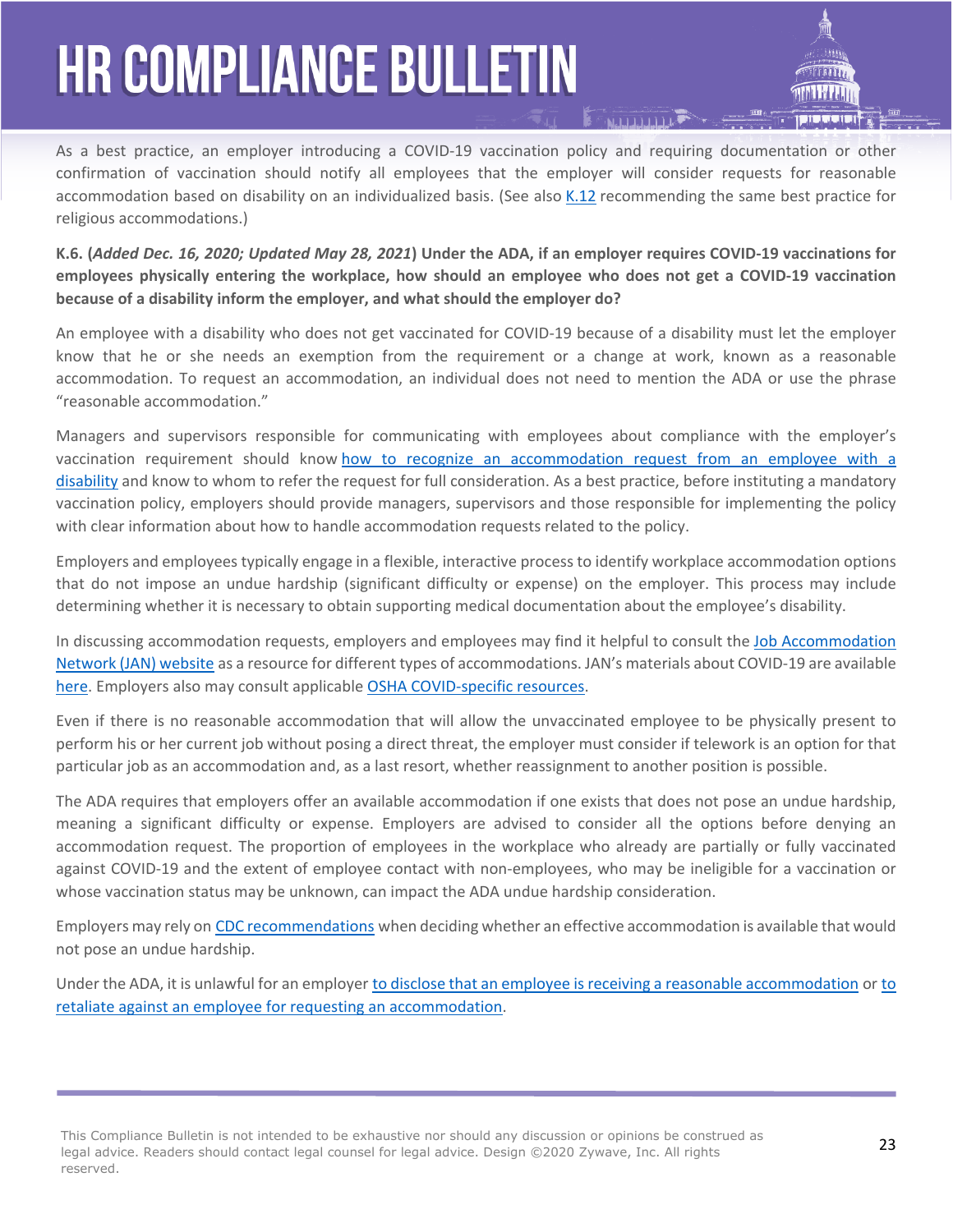

Yes. The ADA's restrictions apply to the screening questions that must be asked immediately prior to administering the vaccine if the vaccine is administered by the employer or its agent. An [employer's agent](https://www.eeoc.gov/laws/guidance/section-2-threshold-issues#2-III-B-2) is an individual or entity having the authority to act on behalf of, or at the direction of, the employer.

The ADA generally restricts when employers may require medical examinations (procedures or tests that seek information about an individual's physical or mental impairments or health) or make disability-related inquiries (questions that are likely to elicit information about an individual's disability). The act of administering the vaccine is not a "medical examination" under the ADA because it does not seek information about the employee's physical or mental health.

However, because the pre-vaccination screening questions are likely to elicit information about a disability, the ADA requires that they must be "job related and consistent with business necessity" when an employer or its agent administers the COVID-19 vaccine. To meet this standard, an employer would need to have a reasonable belief, based on objective evidence, that an employee who does not answer the questions and, therefore, cannot be vaccinated, will pose a direct threat to the employee's own health or safety or to the health and safety of others in the workplace. (See general discussion in [K.5](https://www.eeoc.gov/wysk/what-you-should-know-about-covid-19-and-ada-rehabilitation-act-and-other-eeo-laws#K.5).) Therefore, when an employer requires that employees be vaccinated by the employer or its agent, the employer should be aware that an employee may challenge the mandatory pre-vaccination inquiries, and an employer would have to justify them under the ADA.

The ADA also requires employers to keep any employee medical information obtained in the course of an employer vaccination program confidential.

### *Voluntary Employer Vaccination Programs*

**K.8. (***Added Dec. 16, 2020; Updated May 28, 2021***) Under the ADA, are there circumstances in which an employer or its agent may ask disability-related screening questions before administering a COVID-19 vaccine** *without* **needing to satisfy the "job-related and consistent with business necessity" standard?**

Yes. If the employer offers to vaccinate its employees on a voluntary basis, meaning that employees can choose whether or not to get the COVID-19 vaccine from the employer or its agent, the employer does not have to show that the prevaccination screening questions are job-related and consistent with business necessity. However, the employee's decision to answer the questions must be voluntary. (See [K.16-17.](https://www.eeoc.gov/wysk/what-you-should-know-about-covid-19-and-ada-rehabilitation-act-and-other-eeo-laws#K.16)) The ADA prohibits taking an adverse action against an employee, including harassing the employee, for refusing to participate in a voluntary employer-administered vaccination program. An employer also must keep any medical information it obtains from any voluntary vaccination program confidential.

### **K.9. (***Added Dec. 16, 2020; Updated May 28, 2021 and Oct. 13, 2021***) Does the ADA prevent an employer from inquiring about or requesting documentation or other confirmation that an employee obtained a COVID-19 vaccination?**

No. When an employer asks employees whether they obtained a COVID-19 vaccination, the employer is not asking the employee a question that is likely to disclose the existence of a disability; there are many reasons an employee may not show documentation or other confirmation of vaccination besides having a disability. Therefore, requesting

This Compliance Bulletin is not intended to be exhaustive nor should any discussion or opinions be construed as **24** The children product and the construction of the construction of the construction of the construction of legal advice. Readers should contact legal counsel for legal advice. Design ©2020 Zywave, Inc. All rights reserved.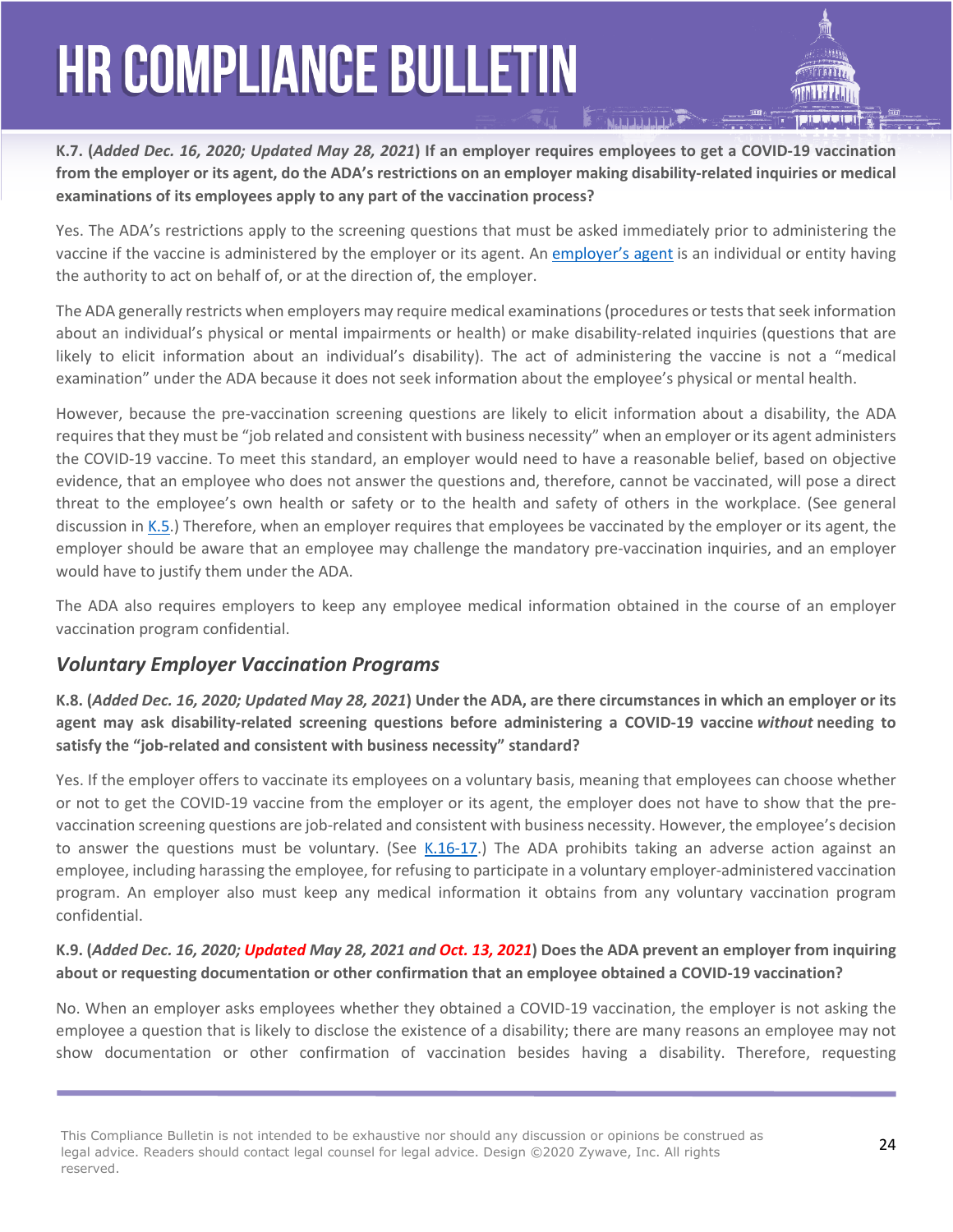documentation or other confirmation of vaccination is not a disability-related inquiry under the ADA, and the ADA's rules about such inquiries do not apply.

However, documentation or other confirmation of vaccination provided by the employee to the employer is medical information about the employee and must be kept confidential.

### **K.10. (***Added May 28, 2021***) May an employer offer voluntary vaccinations only to certain groups of employees?**

If an employer or its agent offers voluntary vaccinations to employees, the employer must comply with federal employment nondiscrimination laws. For example, not offering voluntary vaccinations to certain employees based on national origin or another protected basis under the EEO laws would not be permissible.

**K.11. (***Added May 28, 2021***) What should an employer do if an employee who is fully vaccinated for COVID-19 requests accommodation for an underlying disability because of a continuing concern that he or she faces a heightened risk of severe illness from a COVID-19 infection, despite being vaccinated?**

Employers who receive a reasonable accommodation request from an employee should process the request in accordance with applicable ADA standards.

When an employee asks for a reasonable accommodation, whether the employee is fully vaccinated or not, the employer should engage in an interactive process to determine if there is a disability-related need for reasonable accommodation. This process typically includes seeking information from the employee's health care provider with the employee's consent explaining why an accommodation is needed.

For example, some individuals who are immunocompromised might still need reasonable accommodations because their conditions may mean that the vaccines may not offer them the same measure of protection as other vaccinated individuals. If there is a disability-related need for accommodation, an employer must explore potential reasonable accommodations that may be provided absent undue hardship.

### *Title VII and COVID-19 Vaccinations*

**K.12. (***Added Dec. 16, 2020; Updated May 28, 2021***) Under Title VII, how should an employer respond to an employee who communicates that he or she is unable to be vaccinated for COVID-19 (or provide documentation or other confirmation of vaccination) because of a sincerely held religious belief, practice, or observance?**

Once an employer is on notice that an employee's sincerely held religious belief, practice, or observance prevents the employee from getting a COVID-19 vaccine, the employer must provide a reasonable accommodation unless it would pose an undue hardship. Employers also may receive religious accommodation requests from individuals who wish to wait until an alternative version or specific brand of COVID-19 vaccine is available to the employee. Such requests should be processed according to the same standards that apply to other accommodation requests.

EEOC guidance explains that the definition of religion is broad and protects beliefs, practices, and observances with which the employer may be unfamiliar. Therefore, the employer should ordinarily assume that an employee's request for religious accommodation is based on a sincerely held religious belief, practice, or observance. However, if an employee requests a religious accommodation, and an employer is aware of facts that provide an objective basis for questioning either the religious nature or the sincerity of a particular belief, practice, or observance, the employer would be justified in requesting additional supporting information. See also 29 CFR 1605.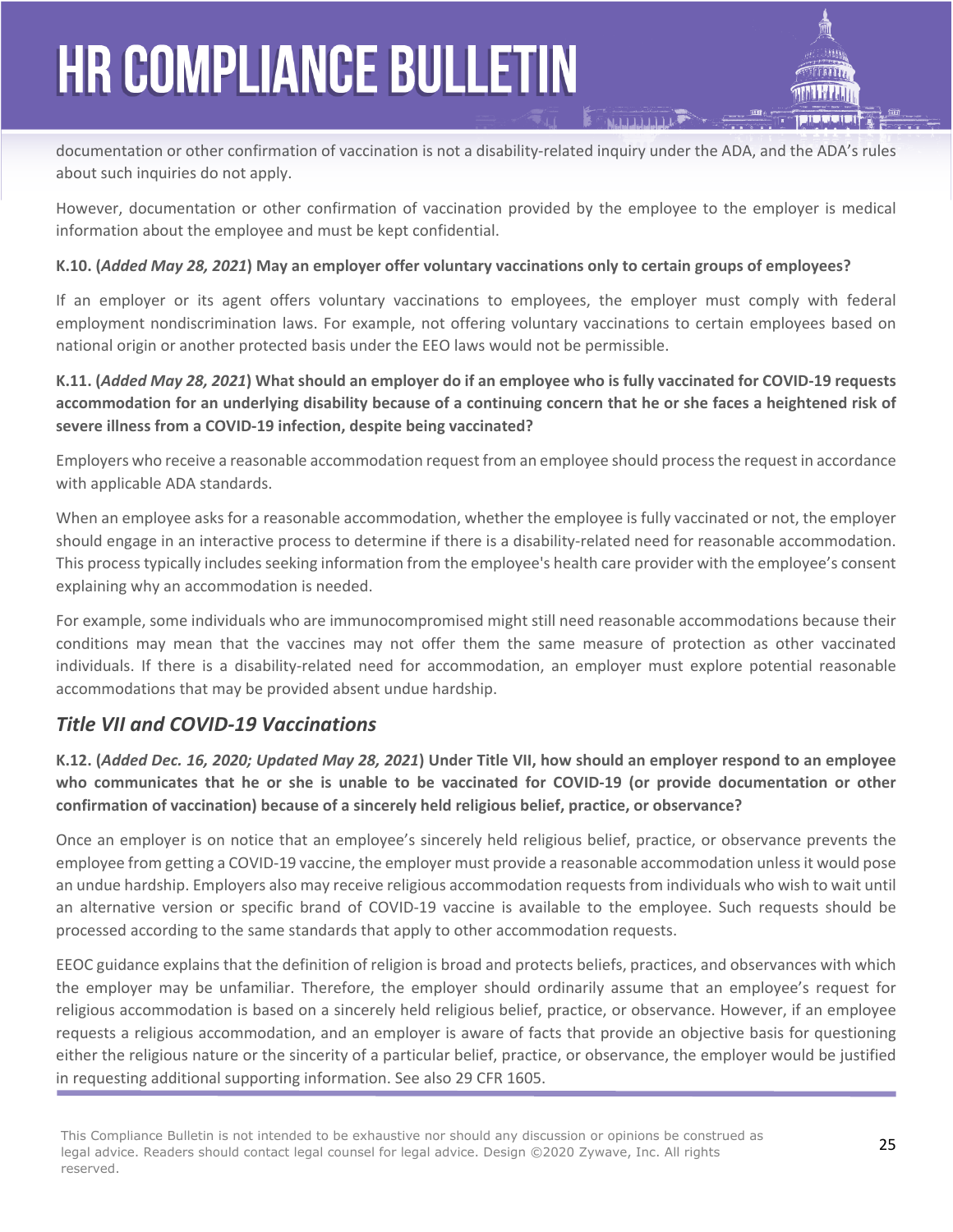Under Title VII, an employer should thoroughly consider all possible reasonable accommodations, including telework and reassignment. For suggestions about types of reasonable accommodation for unvaccinated employees, see [K.6.](https://www.eeoc.gov/wysk/what-you-should-know-about-covid-19-and-ada-rehabilitation-act-and-other-eeo-laws#K.6) In many circumstances, it may be possible to accommodate those seeking reasonable accommodations for their religious beliefs, practices, or observances.

Under Title VII, courts define "undue hardship" as having more than minimal cost or burden on the employer. This is an easier standard for employers to meet than the ADA's undue hardship standard, which applies to requests for accommodations due to a disability. Considerations relevant to undue hardship can include, among other things, the proportion of employees in the workplace who already are partially or fully vaccinated against COVID-19 and the extent of employee contact with non-employees, whose vaccination status could be unknown or who may be ineligible for the vaccine. Ultimately, if an employee cannot be accommodated, employers should determine if any other rights apply under the EEO laws or other federal, state, and local authorities before taking adverse employment action against an unvaccinated employee

#### **K.13. (***Added Dec. 16, 2020; Updated May 28, 2021 and Oct. 13, 2021***) Under Title VII, what should an employer do if an employee chooses not to receive a COVID-19 vaccination due to pregnancy?**

The CDC recommends COVID-19 vaccinations for everyone aged 12 and older, including people who are pregnant, breastfeeding, trying to get pregnant now, or planning to become pregnant in the future. Despite these recommendations, some pregnant employees may seek job adjustments or may request exemptions from a COVID-19 vaccination requirement.

If an employee seeks an exemption from a vaccine requirement due to pregnancy, the employer must ensure that the employee is not being discriminated against compared to other employees similar in their ability or inability to work. This means that a pregnant employee may be entitled to job modifications, including telework, changes to work schedules or assignments, and leave to the extent such modifications are provided for other employees who are similar in their ability or inability to work. Employers should ensure that supervisors, managers, and human resources personnel know how to handle such requests to avoid [disparate treatment in violation of Title VII](https://www.eeoc.gov/wysk/what-you-should-know-about-covid-19-and-ada-rehabilitation-act-and-other-eeo-laws#J.2).

### *GINA And COVID-19 Vaccinations*

*Title II of GINA prohibits covered employers from using the genetic information of employees to make employment decisions. It also restricts employers from requesting, requiring, purchasing, or disclosing genetic information of employees. Under Title II of GINA, genetic information includes information about the manifestation of disease or disorder in a family member (which is referred to as "family medical history") and information from genetic tests of the individual employee or a family member, among other things.* 

### **K.14. (***Added Dec. 16, 2020; Updated May 28, 2021***) Is Title II of GINA implicated if an employer requires an employee to receive a COVID-19 vaccine administered by the employer or its agent?**

No. Requiring an employee to receive a COVID-19 vaccination administered by the employer or its agent would not implicate Title II of GINA unless the pre-vaccination medical screening questions include questions about the employee's genetic information, such as asking about the employee's family medical history.

This Compliance Bulletin is not intended to be exhaustive nor should any discussion or opinions be construed as **26**<br>Lead advised Readers should arrived lead acureal for lead advised Reign @2020 7suress, Inc. All with the legal advice. Readers should contact legal counsel for legal advice. Design ©2020 Zywave, Inc. All rights reserved.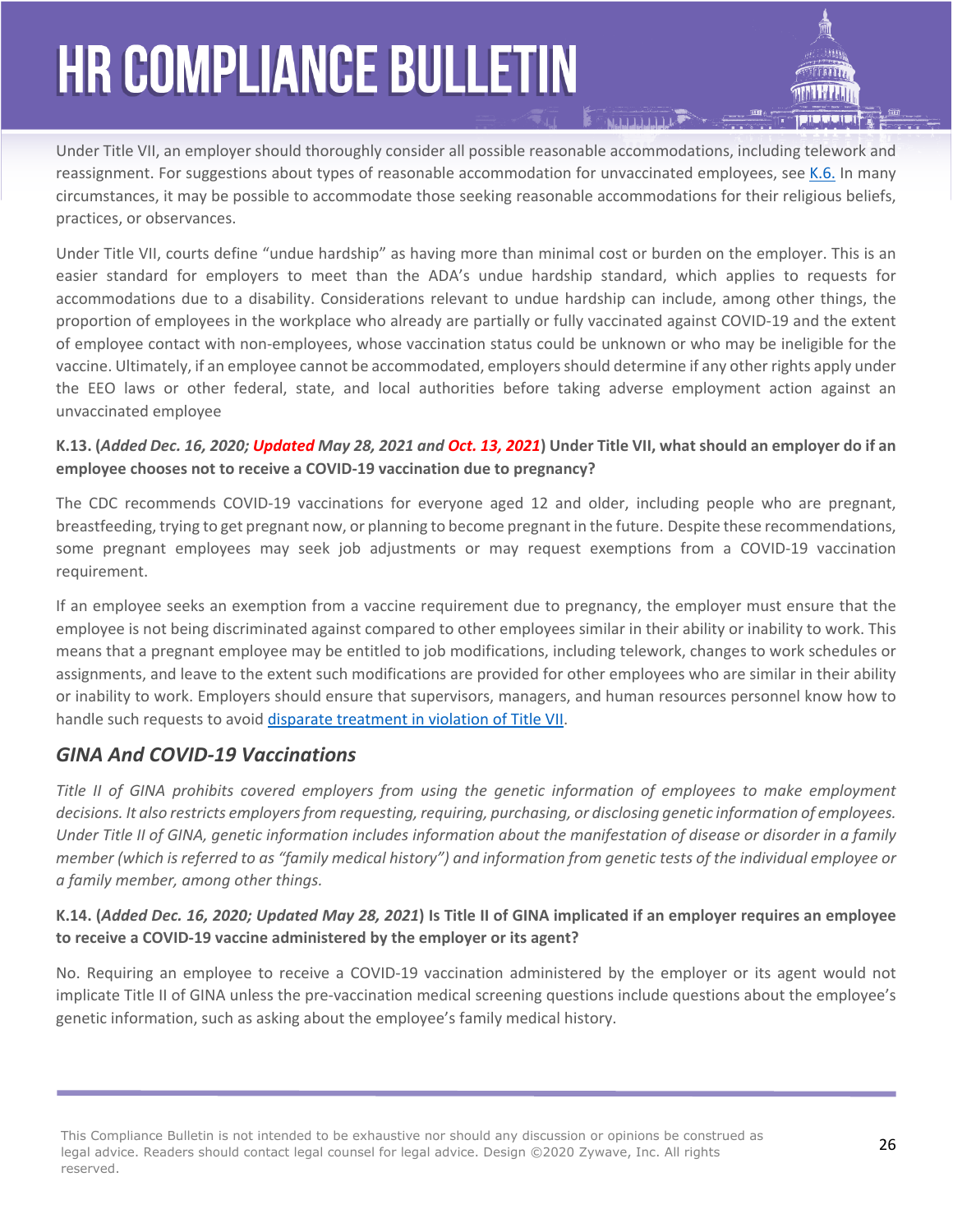As of May 27, 2021, the pre-vaccination medical screening questions for the first three COVID-19 vaccines to receive EUA from the FDA do not seek family medical history or any other type of genetic information. See [CDC's Pre-vaccination](https://www.cdc.gov/vaccines/covid-19/downloads/pre-vaccination-screening-form.pdf)  [Checklist.](https://www.cdc.gov/vaccines/covid-19/downloads/pre-vaccination-screening-form.pdf) Therefore, an employer or its agent may ask these questions without violating Title II of GINA.

The act of administering a COVID-19 vaccine does not involve the use of the employee's genetic information to make employment decisions or the acquisition or disclosure of genetic information and, therefore, does not implicate Title II of GINA.

**K.15. (***Added Dec. 16, 2020; Updated May 28, 2021 and Oct. 13, 2021***) Is Title II of GINA implicated when an employer requires employees to provide documentation or other confirmation that they received a vaccination from a health care provider** *that is not affiliated with their employer* **(such as from the employee's own personal physician or other health care provider, a pharmacy or a public health department)?**

No. An employer requiring an employee to show documentation or other confirmation of vaccination from a doctor, pharmacy, or other third party is not using, acquiring, or disclosing genetic information and, therefore, is not implicating Title II of GINA.

This is the case even if the medical screening questions that must be asked before vaccination include questions about genetic information, because documentation or other confirmation of vaccination would not reveal genetic information. Title II of GINA does not prohibit an employee's *own* health care provider from asking questions about genetic information. This GINA Title II prohibition only applies to the employer or its agent.

### *Employer Incentives For COVID-19 Voluntary Vaccinations Under ADA and GINA*

### *ADA: Employer Incentives for Voluntary COVID-19 Vaccinations*

**K.16. (***Added May 28, 2021; Updated Oct. 13, 2021***) Does the ADA limit the value of the incentive employers may offer to employees for voluntarily receiving a COVID-19 vaccination from a health care provider that is not affiliated with their employer (such as the employee's personal physician or other health care provider, a pharmacy or a public health department)?**

No. The ADA does not limit the incentives an employer may offer to encourage employees to voluntarily receive a COVID-19 vaccination, or to provide confirmation of vaccination, if the health care provider administering a COVID-19 vaccine *is not the employer or its agent*. By contrast, if an employer offers an incentive to employees to voluntarily receive a vaccination *administered by the employer or its agent*, the ADA's rules on disability-related inquiries apply and the value of the incentive may not be so substantial as to be coercive. See K.17.

As noted in K 4., the employer is required to keep vaccination information confidential under the ADA.

### **K.17. (***Added May 28, 2021; Updated Oct. 13, 2021***) Under the ADA, are there limits on the value of the incentive employers may offer to employees for voluntarily receiving a COVID-19 vaccination** *administered by the employer or its agent***?**

Yes. When the employer or its agent administers a COVID-19 vaccine, the value of the incentive (which includes both rewards and penalties) may not be so substantial as to be coercive. Because vaccinations require employees to answer pre-vaccination disability-related screening questions, a very large incentive could make employees feel pressured to disclose protected medical information to their employers or their agents.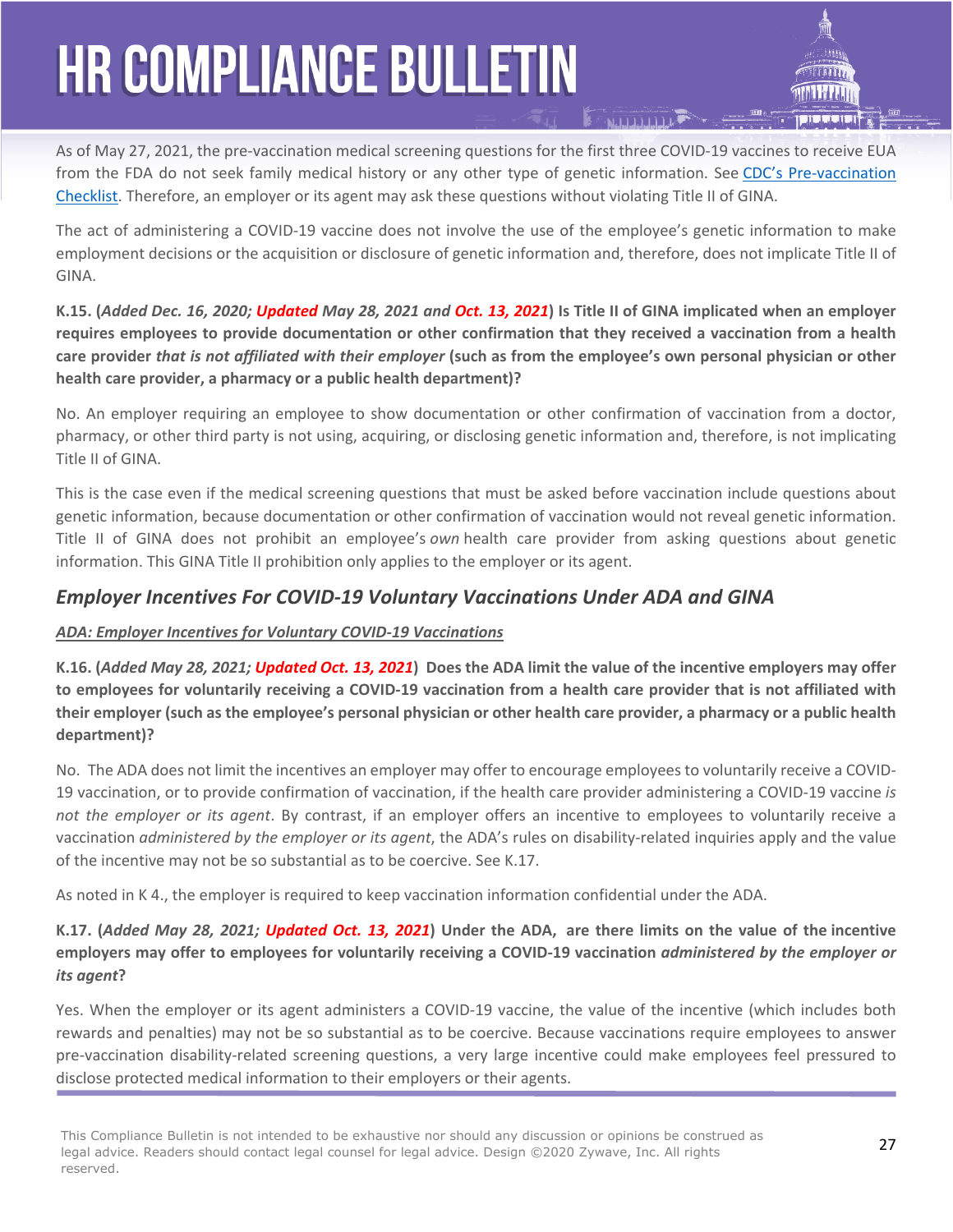As explained in K.16., however, this incentive limit does not apply if an employer offers an incentive to encourage employees to be voluntarily vaccinated by a health care provider that is not their employer or an agent of their employer.

#### *GINA: Employer Incentives for Voluntary COVID-19 Vaccinations*

**K.18. (***Added May 28, 2021; Updated Oct. 13, 2021***) Does GINA limit the value of the incentive employers may offer employees if employees or their family members get a COVID-19 vaccination from a health care provider that is not affiliated with the employer (such as the employee's personal physician or other health care provider, a pharmacy, or a public health department)?** 

No. GINA does not limit the incentives an employer may offer to employees to encourage them or their family members to get a COVID-19 vaccine or provide confirmation of vaccination if the health care provider administering the vaccine is not the employer or its agent. If employers ask an employee to show documentation or other confirmation that the employee or a family member has been vaccinated, it is not an unlawful request for genetic information under GINA because the fact that someone received a vaccination is not information about the manifestation of a disease or disorder in a family member (known as "family medical history" under GINA), nor is it any other form of genetic information. GINA's restrictions on employers acquiring genetic information (including those prohibiting incentives in exchange for genetic information), therefore, do not apply.

### **K.19. (***Added May 28, 2021***) Under GINA, may an employer offer an incentive to employees in exchange for the employee getting vaccinated by the employer or its agent?**

Yes. Under GINA, as long as an employer does not acquire genetic information while administering the vaccines, employers may offer incentives to employees for getting vaccinated.

Because the pre-vaccination medical screening questions for the three COVID-19 vaccines now available do not inquire about genetic information, employers may offer incentives to their employees for getting vaccinated. See [K.14](https://www.eeoc.gov/wysk/what-you-should-know-about-covid-19-and-ada-rehabilitation-act-and-other-eeo-laws#K.14) for more about GINA and pre-vaccination medical screening questions.

### **K.20. (***Added May 28, 2021***) Under GINA, may an employer offer an incentive to an employee in return for an employee's** *family member* **getting vaccinated by the employer or its agent?**

No. Under GINA's Title II health and genetic services provision, an employer may not offer any incentives to an employee in exchange for a family member's receipt of a vaccination from an employer or its agent. Providing such an incentive to an employee because a family member was vaccinated by the employer or its agent would require the vaccinator to ask the family member the pre-vaccination medical screening questions, which include medical questions about the family member. Asking these medical questions would lead to the employer's receipt of genetic information in the form of family medical history *of the employee*.

The regulations implementing Title II of GINA prohibit employers from providing incentives in exchange for genetic information. Therefore, the employer may not offer incentives in exchange for the family member getting vaccinated. However, employers may still offer an employee's family member the opportunity to be vaccinated by the employer or its agent, if they take certain steps to ensure GINA compliance.

### **K.21. (***Added May 28, 2021***) Under GINA, may an employer offer an employee's family member an opportunity to be vaccinated** *without* **offering the employee an incentive?**

28 This Compliance Bulletin is not intended to be exhaustive nor should any discussion or opinions be construed as legal advice. Readers should contact legal counsel for legal advice. Design ©2020 Zywave, Inc. All rights reserved.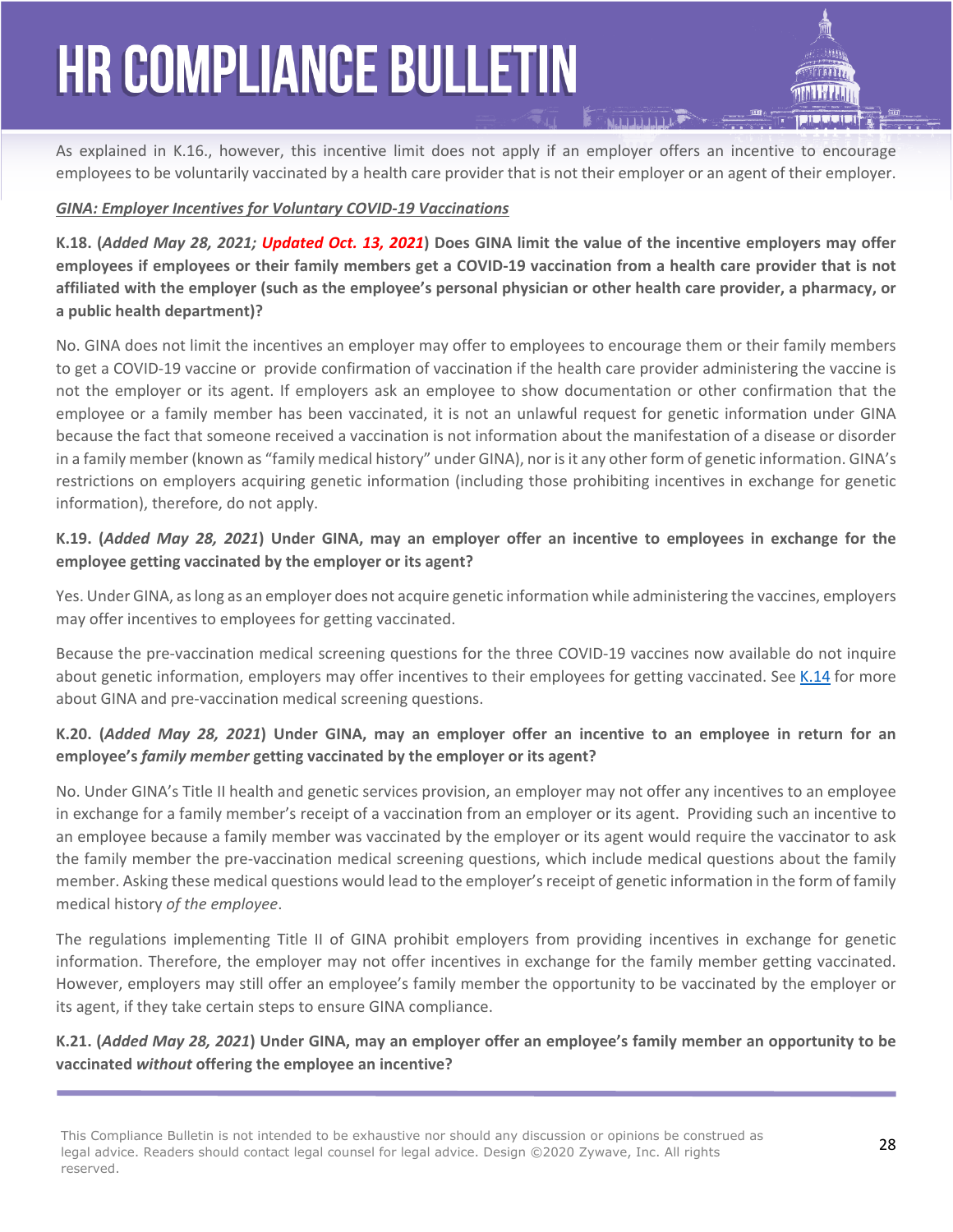Yes. GINA permits an employer to offer vaccinations to an employee's family members if it takes certain steps to comply with GINA.

Employers must not require employees to have their family members get vaccinated and must not penalize employees if their family members decide not to get vaccinated. Employers must also ensure that all medical information obtained from family members during the screening process is only used for the purpose of providing the vaccination, is kept confidential, and is not provided to any managers, supervisors, or others who make employment decisions for the employees.

In addition, employers need to ensure that they obtain prior, knowing, voluntary and written authorization from the family member before the family member is asked any questions about his or her medical conditions. If these requirements are met, GINA permits the collection of genetic information.

### **L. Vaccinations – Title VII and Religious Objections to COVID-19 Vaccine Mandates –** *Added Oct. 25, 2021*

*Title VII prohibits employment discrimination based on religion. This includes a right for job applicants and employees to request an exception, called a religious or reasonable accommodation, from an employer requirement that conflicts with their sincerely held religious beliefs, practices or observances. If an employer shows that it cannot reasonably accommodate an employee's religious beliefs, practices or observances without undue hardship on its operations, the employer is not required to grant the accommodation. Although other laws, such as the Religious Freedom Restoration Act (RFRA), may also protect religious freedom in some circumstances, this guidance only describes employment rights and obligations under Title VII.*

**L.1. (***Added Oct. 25, 2021***) Do employees who have a religious objection to receiving a COVID-19 vaccination need to tell their employer? If so, is there specific language that must be used under Title VII?** 

Employees must tell their employer if they are requesting an exception to a COVID-19 vaccination requirement because of a conflict between that requirement and their sincerely held religious beliefs, practices, or observances (hereafter called "religious beliefs"). Under Title VII, this is called a request for a "religious accommodation" or a "reasonable accommodation."

When making the request, employees do not need to use any "magic words," such as "religious accommodation" or "Title VII." However, they need to notify the employer that there is a conflict between their sincerely held religious beliefs and the employer's COVID-19 vaccination requirement.

The same principles apply if employees have a religious conflict with getting a particular vaccine and wish to wait until an alternative version or specific brand of COVID-19 vaccine is available.

As a best practice, an employer should provide employees and applicants with information about whom to contact, and the procedures (if any) to use, to request a religious accommodation.

29 This Compliance Bulletin is not intended to be exhaustive nor should any discussion or opinions be construed as legal advice. Readers should contact legal counsel for legal advice. Design ©2020 Zywave, Inc. All rights reserved.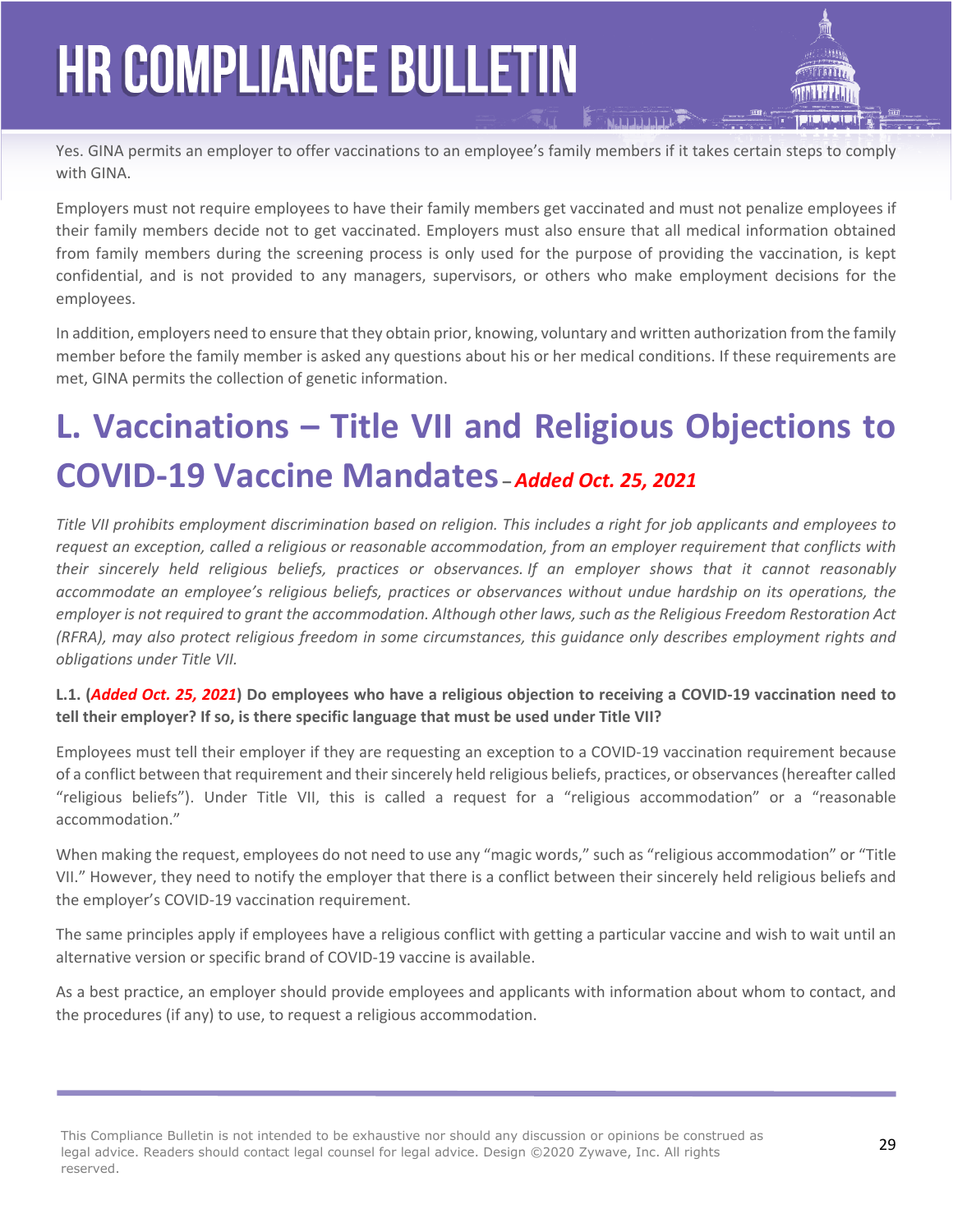#### **L.2. (***Added Oct. 25, 2021***) Does an employer have to accept an employee's assertion of a religious objection to a COVID-19 vaccination at face value? May the employer ask for additional information?**

Generally, under Title VII, an employer should assume that a request for religious accommodation is based on sincerely held religious beliefs. However, if an employer has an objective basis for questioning either the religious nature or the sincerity of a particular belief, the employer would be justified in making a limited factual inquiry and seeking additional supporting information. An employee who fails to cooperate with an employer's reasonable request for verification of the sincerity or religious nature of a professed belief risks losing any subsequent claim that the employer improperly denied an accommodation.

The definition of "religion" under Title VII protects nontraditional religious beliefs that may be unfamiliar to employers. While the employer should not assume that a request is invalid simply because it is based on unfamiliar religious beliefs, employees may be asked to explain the religious nature of their belief and should not assume that the employer already knows or understands it. By contrast, Title VII does not protect social, political, or economic views, or personal preferences. Thus, objections to COVID-19 vaccination that are based on social, political, or personal preferences, or on nonreligious concerns about the possible effects of the vaccine, do not qualify as "religious beliefs" under Title VII.

The sincerity of an employee's stated religious beliefs also is not usually in dispute. The employee's sincerity in holding a religious belief is "largely a matter of individual credibility." Factors that – either alone or in combination – might undermine an employee's credibility include: whether the employee has acted in a manner inconsistent with the professed belief (although employees need not be scrupulous in their observance); whether the accommodation sought is a particularly desirable benefit that is likely to be sought for nonreligious reasons; whether the timing of the request renders it suspect (for example, if it follows an earlier request by the employee for the same benefit for secular reasons); and whether the employer otherwise has reason to believe the accommodation is not sought for religious reasons.

The employer may ask for an explanation of how the employee's religious belief conflicts with the employer's COVID-19 vaccination requirement. Although prior inconsistent conduct is relevant to the question of sincerity, an individual's beliefs – or degree of adherence – may change over time and, therefore, an employee's newly adopted or inconsistently observed practices may nevertheless be sincerely held. An employer should not assume that an employee is insincere simply because some of the employee's practices deviate from the commonly followed tenets of the employee's religion, or because the employee adheres to some common practices but not others. No one factor or consideration is determinative, and employers should evaluate religious objections on an individual basis.

When an employee's objection to a COVID-19 vaccination requirement is not religious in nature, or is not sincerely held, Title VII does not require the employer to provide an exception to the vaccination requirement as a religious accommodation.

### **L.3. (***Added Oct. 25, 2021***) How does an employer show that it would be an "undue hardship" to accommodate an employee's request for religious accommodation?**

Under Title VII, an employer should thoroughly consider all possible reasonable accommodations, including telework and reassignment. For suggestions about types of reasonable accommodations for unvaccinated employees, see K.6. In many circumstances, it may be possible to accommodate those seeking reasonable accommodations for their religious beliefs, practices or observances without imposing an undue hardship.

This Compliance Bulletin is not intended to be exhaustive nor should any discussion or opinions be construed as **30**<br>Legal advised Readers should agate these second for legal advised Reign @2020 7ennews Tag All with the **S** legal advice. Readers should contact legal counsel for legal advice. Design ©2020 Zywave, Inc. All rights reserved.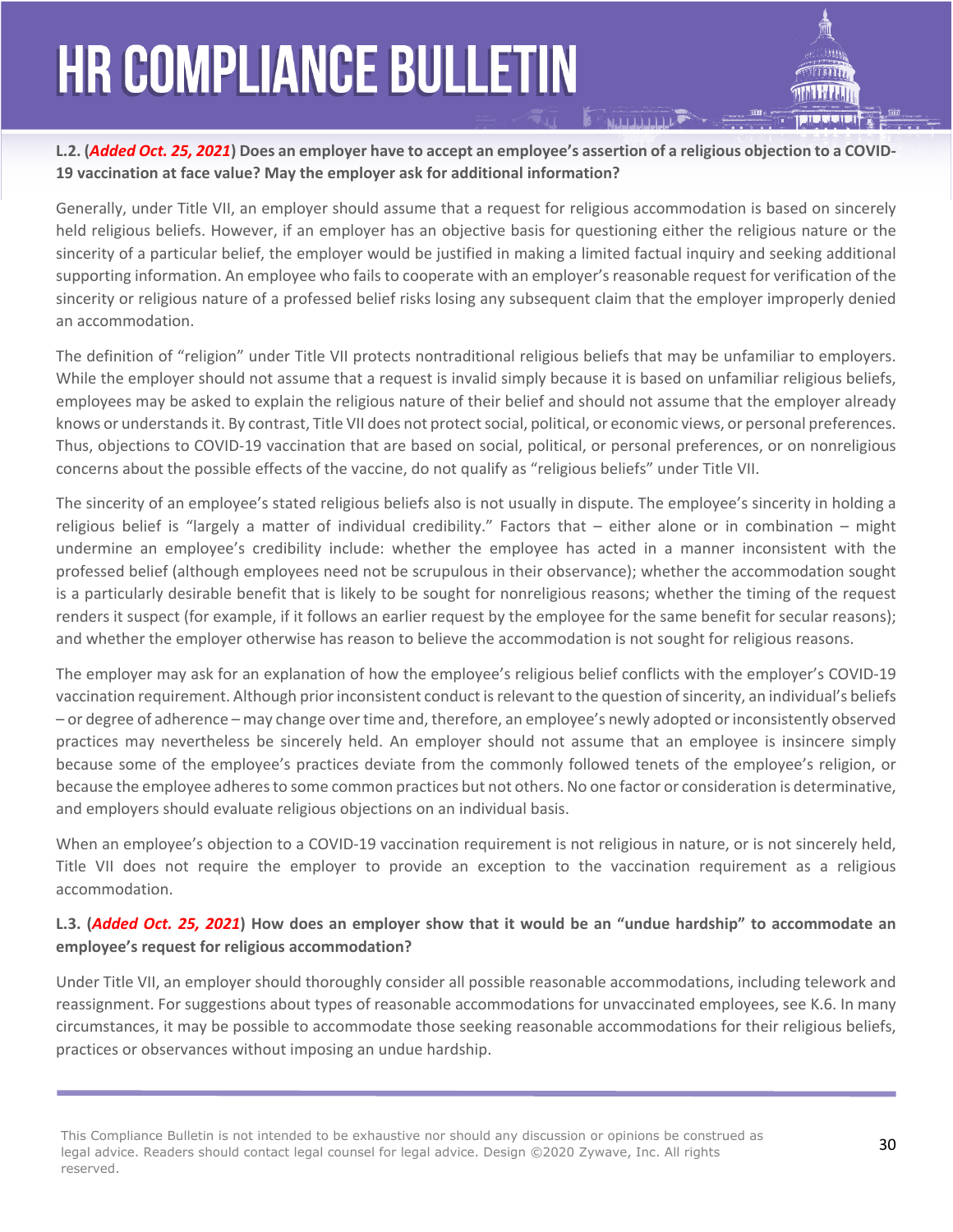If an employer demonstrates that it is unable to reasonably accommodate an employee's religious belief without an "undue hardship" on its operations, then Title VII does not require the employer to provide the accommodation. The Supreme Court has held that requiring an employer to bear more than a "de minimis," or a minimal, cost to accommodate an employee's religious belief is an undue hardship. Costs to be considered include not only direct monetary costs but also the burden on the conduct of the employer's business – including, in this instance, the risk of the spread of COVID-19 to other employees or to the public.

Courts have found Title VII undue hardship where, for example, the religious accommodation would impair workplace safety, diminish efficiency in other jobs, or cause coworkers to carry the accommodated employee's share of potentially hazardous or burdensome work.

An employer will need to assess undue hardship by considering the particular facts of each situation and will need to demonstrate how much cost or disruption the employee's proposed accommodation would involve. An employer cannot rely on speculative hardships when faced with an employee's religious objection but, rather, should rely on objective information. Certain common and relevant considerations during the COVID-19 pandemic include, for example, whether the employee requesting a religious accommodation to a COVID-19 vaccination requirement works outdoors or indoors, works in a solitary or group work setting, or has close contact with other employees or members of the public (especially medically vulnerable individuals). Another relevant consideration is the number of employees who are seeking a similar accommodation (that is, the cumulative cost or burden on the employer).

### **L.4. (***Added Oct. 25, 2021***) If an employer grants some employees a religious accommodation from a COVID-19 vaccination requirement because of sincerely held religious beliefs, does it have to grant the requests of all employees who seek an accommodation because of sincerely held religious beliefs?**

No. The determination of whether a particular proposed accommodation imposes an undue hardship on the conduct of the employer's business depends on its specific factual context. When an employer is assessing whether exempting an employee from getting a vaccination would impair workplace safety, it may consider, for example, the type of workplace, the nature of the employee's duties, the number of employees who are fully vaccinated, how many employees and nonemployees physically enter the workplace, and the number of employees who will in fact need a particular accommodation. A mere assumption that many more employees might seek a religious accommodation to the vaccination requirement in the future is not evidence of undue hardship, but the employer may take into account the cumulative cost or burden of granting accommodations to other employees.

### **L.5. (***Added Oct. 25, 2021***) Must an employer provide the religious accommodation preferred by an employee if there are other possible accommodations that also are effective in eliminating the religious conflict and do not cause an undue hardship under Title VII?**

No. If there is more than one reasonable accommodation that would resolve the conflict between the vaccination requirement and the sincerely held religious belief without causing an undue hardship under Title VII, the employer may choose which accommodation to offer. If more than one accommodation would be effective in eliminating the religious conflict, the employer should consider the employee's preference but is not obligated to provide the reasonable accommodation preferred by the employee. If the employer denies the employee's proposed accommodation, the employer should explain to the employee why the preferred accommodation is not being granted.

This Compliance Bulletin is not intended to be exhaustive nor should any discussion or opinions be construed as **31** The construed as **31** legal advice. Readers should contact legal counsel for legal advice. Design ©2020 Zywave, Inc. All rights reserved.